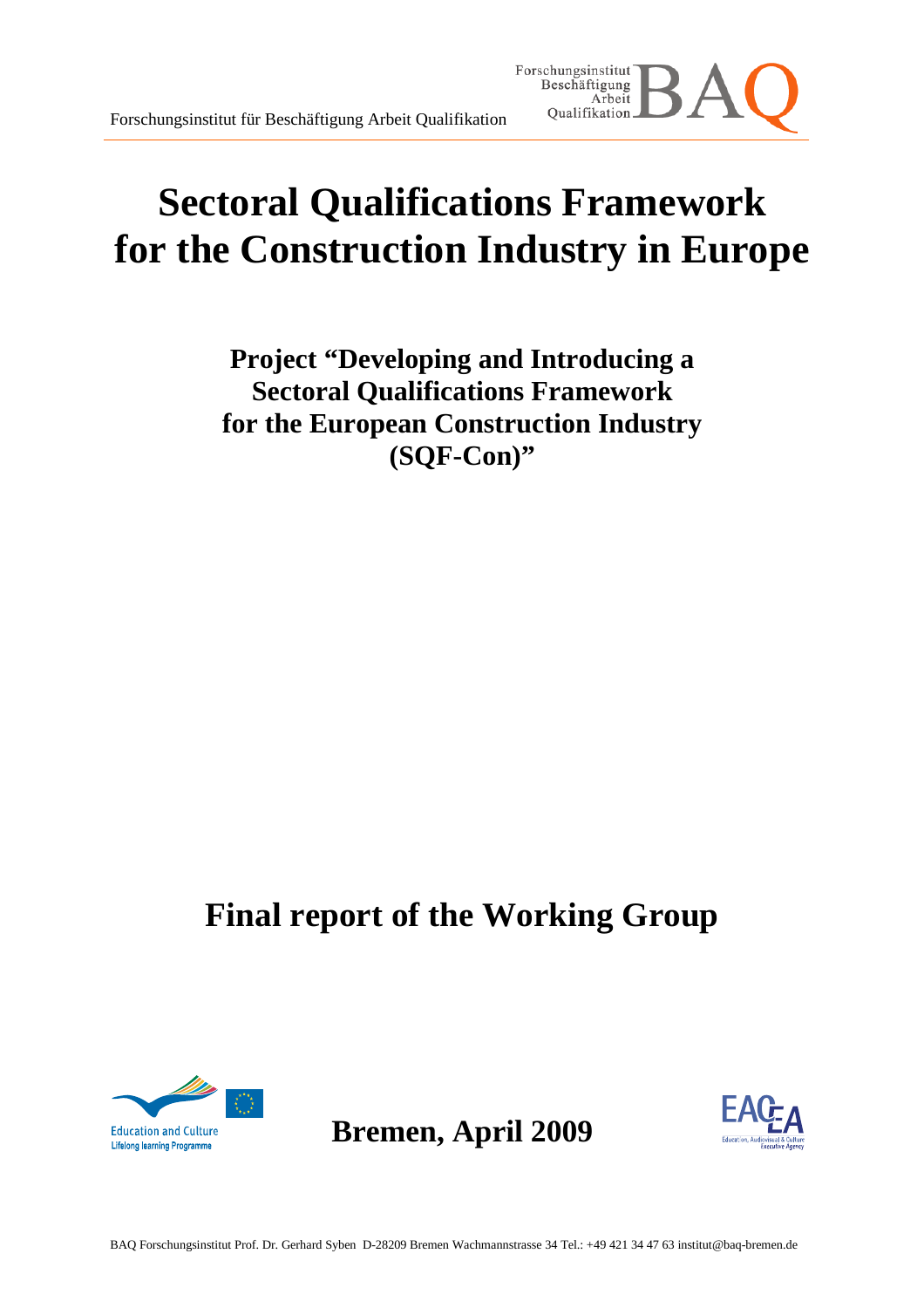**SQF-Con – A Sectoral Qualifications Framework for the Construction Industry was worked out by a Working Group in the frame of the project "Developing and Introducing a Sectoral Qualifications Framework for the European Construction Industry", funded under the program LEONARDO DA VINCI** 

**Project number 137865-LLP-2007-DE-KA1EQF.** 

**Promotor: Berufsförderungswerk der Bauindustrie Nordrhein-Westfalen e.V. (Düsseldorf, Germany)** 

**Members of the Working Group** 



**Edith Gross, Gerhard Syben, BAQ Forschungsinstitut für Beschäftigung Arbeit Qualifikation, (Bremen, Germany) – conducting of the Working Group** 







**Frank Bertelmann, Marcus Crone, Bildungszentren des Baugewerbes e.V. (Krefeld, Germany)** 



**Mandy Welsch, Bildungswerk Bau Hessen-Thüringen e.V. (Erfurt, Germany)** 

**Rossella Martino, Christina Bianchi, Giovanni Rodriguez, Formedil. National organisation for vocational and professional training in the Italian construction industry (Rome, Italy)** 



**Elisabeth Mitroi, Maria-Luiza Enaru, Casa de Meserii a Constructorilor (Bucharest, Romania).** 



**Harm Korporaal, Dirk Lont, GOA Infra Foundation, (Groningen, The Netherlands)** 

**Forschungsinstitut für Beschäftigung Arbeit Qualifikation Prof. Dr. Gerhard Syben Wachmannstrasse 34 D – 28209 Bremen Tel. ++49 421 34 47 63 ++49 421 168 28 58 Fax ++49 421 163 09 30 institut@baq-bremen.de**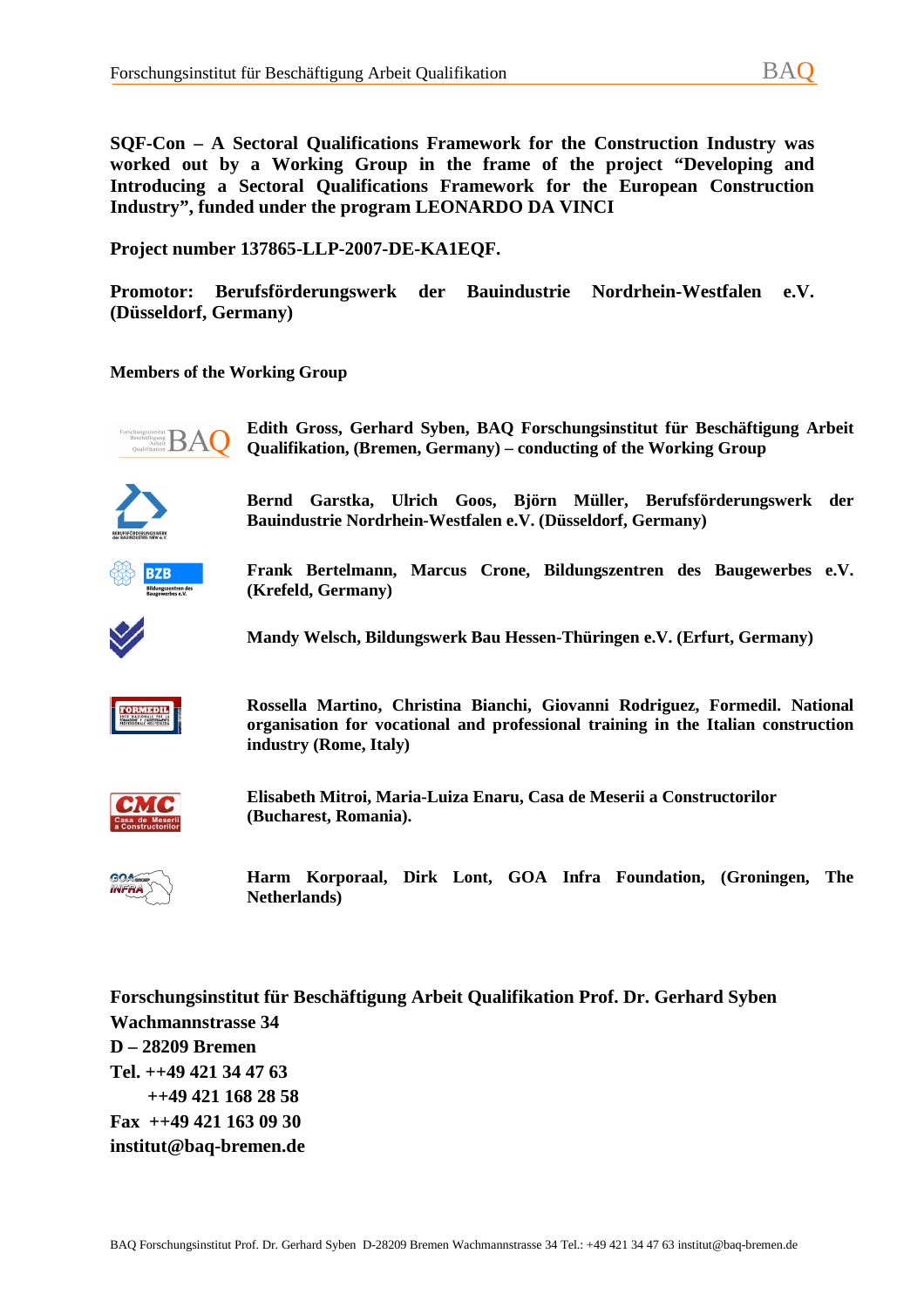## **Content**

|    | A Qualifications Frame for the Construction Industry in Europe                                  | 5  |
|----|-------------------------------------------------------------------------------------------------|----|
| 1. | How to meet various varieties of working and learning in the construction<br>industry in Europe | 5  |
| 2. | Definition of EQF-levels for the construction industry                                          | 6  |
| 3. | Sector-specific description of knowledge, skills and competence                                 | 8  |
| 4. | A qualifications frame as means for the sector developed by the sector                          | 10 |
| 5. | How to apply the Sectoral Qualifications Frame                                                  | 11 |
| 6. | Working process and contributions                                                               | 12 |
| 7. | Sectoral Qualifications Frame for the Construction Industry in Europe                           | 13 |

page and the state of the state of the state of the state of the state of the state of the state of the state o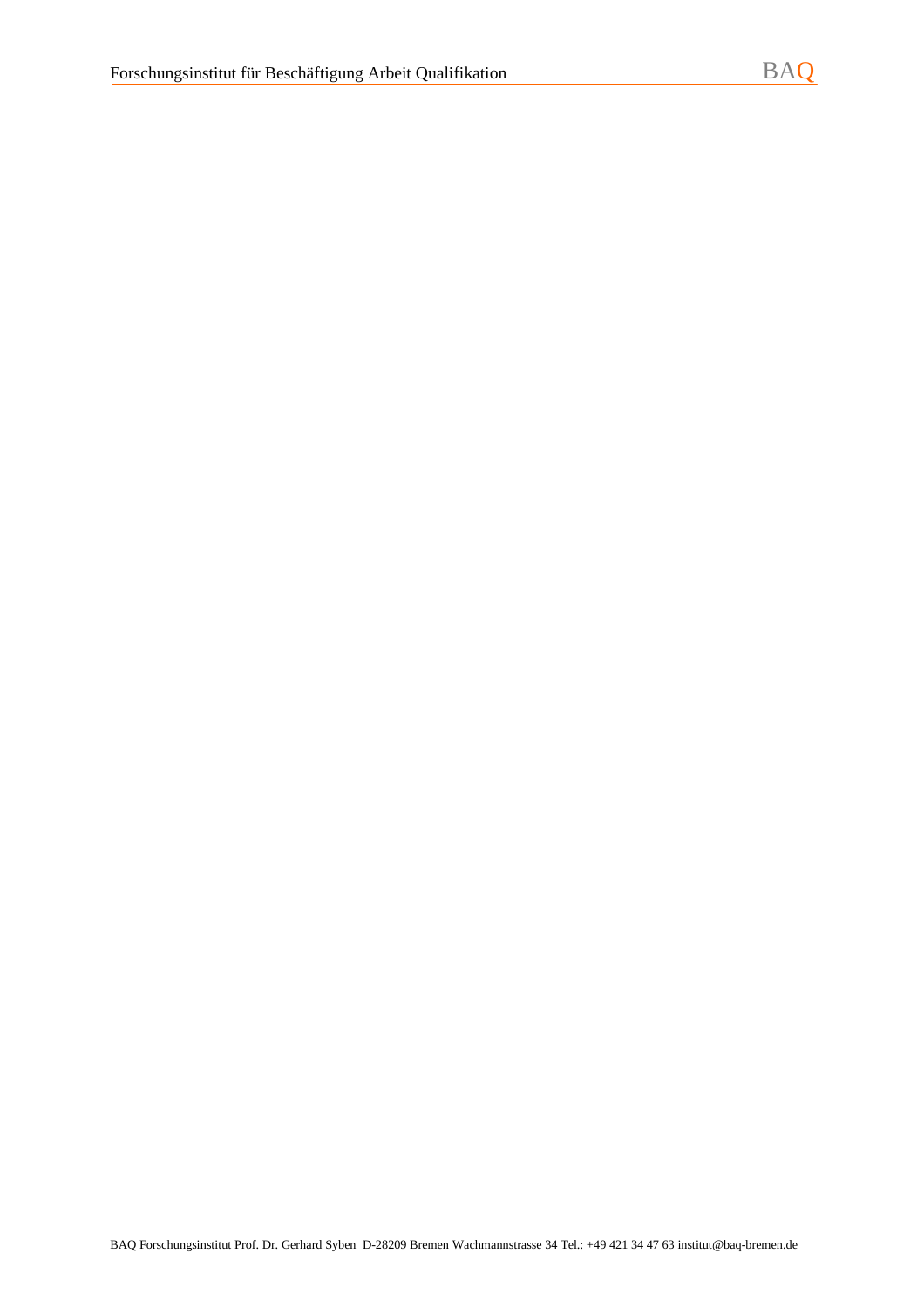# **A Qualifications Framework for the Construction Industry in Europe**

In this paper, a sectoral qualifications framework for the construction industry in Europe is presented. It was developed with contributions from the Working Group being part of the project "Developing and Introducing a Sectoral Qualifications Framework for the European Construction Industry (SQF-Con)", funded under the program LEONARDO DA VINCI.<sup>1</sup> Due to the tender, the development of the Sectoral Qualifications Framework was restricted to levels one to five of the entire European Qualifications Framework.

In the construction industry, a sector specific qualifications framework is of most use. European markets for construction services and labour are arising. Construction orders were submitted transnational. Employees were posted into other countries or they are seeking employment across the borders. A sector-specific qualifications framework will support cross-border activities in the construction industry by making qualifications more transparent and certificates more readable all over Europe, with no regard of the country nor the Vocational Education and Training system of their origin. It will support employees in construction to present their qualifications as well as construction companies to assess them. In doing so, it will assist companies' human resources management as well as employees' lifelong learning and continuous professional development. Thus, the Sectoral Qualifications Framework contributes to lifelong-learning policy of the European Union as well as to competitivity of the construction industry in Europe.

## **1. How to meet various varieties of working and learning in the construction industry in Europe**

A sectoral qualifications framework for construction must be applicable in all European countries. Thus, it must be expressed in a general way, which covers various conditions of working and learning.

First variety: As well known from the field of vocational education and training in Europe in general, vocational education and training systems are school-based in some countries whereas they are company-based in others. Even more: in some countries (e.g. France, Italy) in the construction industry, school-based systems and company-based systems co-exist; the latter organised in cooperation by training-centres and companies. Moreover, due to the need of systematic practical training, in some countries training centres, besides classroom and site, play an important role as an additional learning venue. A sectoral qualifications framework must cover qualifications provided by all these different types of vocational education and training systems.

Second variety: construction industry is not homogeneous with respect to products and modes of working and producing. A sectoral qualifications framework must cover building and civil engineering as well as new building and renovation and as industrial and artisanal form of construction.

Third variety: construction industry contains a wide range of professions and occupations. Thus, a sectoral qualifications frame must not be specific to individual professional qualifications, but must cover all of them.

 $\overline{a}$ 

<sup>&</sup>lt;sup>1</sup> Project number 137865-LLP-2007-DE-KA1EQF. For details see paragraph 4. below.

BAQ Forschungsinstitut Prof. Dr. Gerhard Syben D-28209 Bremen Wachmannstrasse 34 Tel.: +49 421 34 47 63 institut@baq-bremen.de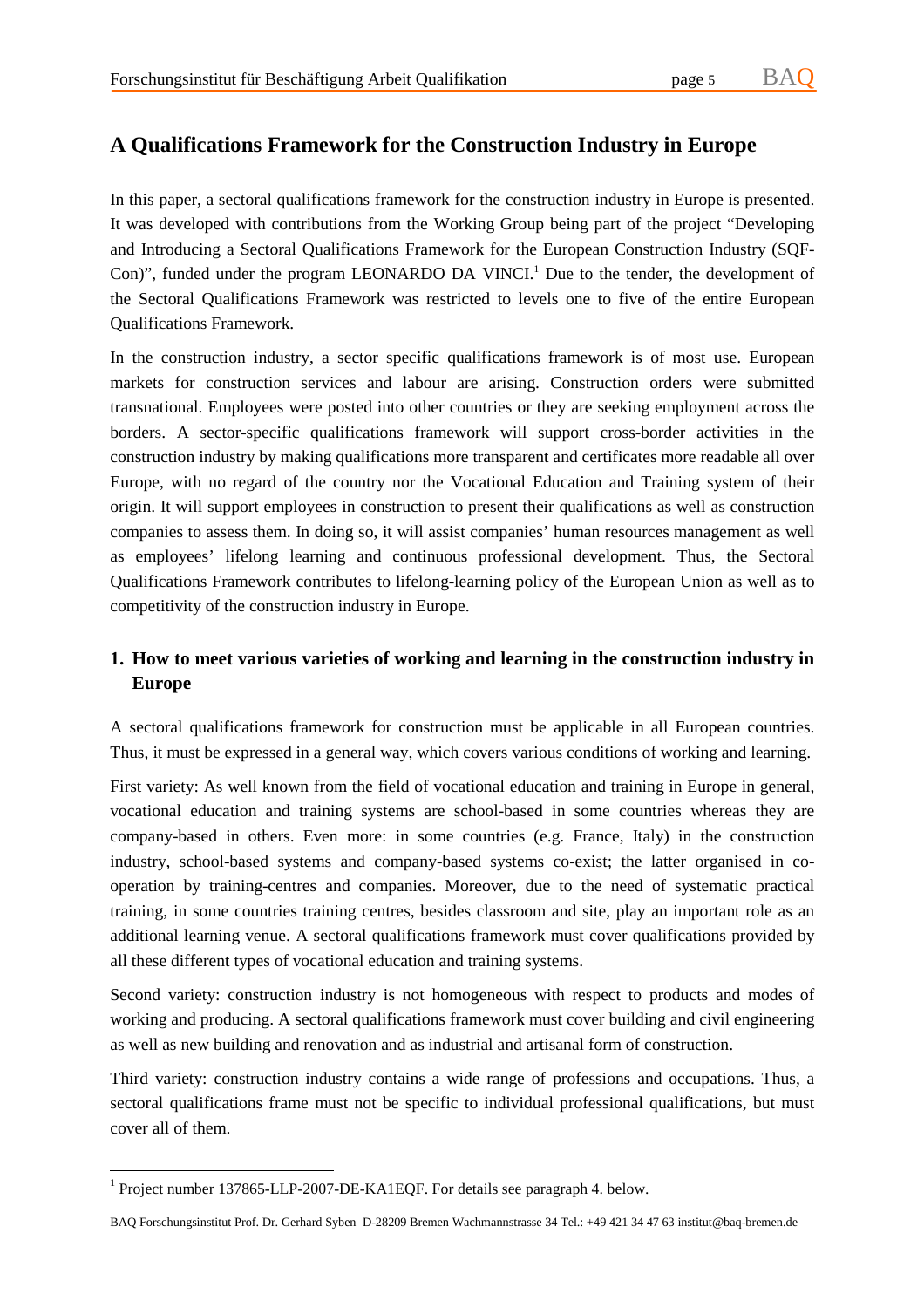Thus, due to the overall aim of the Sectoral Qualifications Framework, a functional approach is needed, in order to construct a sectoral qualifications framework to be applicable as a common framework for the entire construction industry in Europe. This approach suggests following the logic, the principles and the structure of the European Qualifications Framework (EQF). The EQF, in order to serve as an overarching framework for all Europe, describes qualifications referring to learning outcomes. Learning outcomes are making a qualifications framework independent from all input variables like specific professional demands, individual learning routes or forms of learning as well as from vocational education and training systems of individual countries. As well known, to do so, EQF uses knowledge, skills and competence as descriptors to cover learning outcomes whatsoever their concrete nature may be.

Thus, this approach was adopted for the Sectoral Qualifications Framework for the European construction industry, because it meets the needs of a qualifications framework for the entire construction industry in Europe. The Sectoral Qualifications Framework follows the final version of EQF, proposed by the Commission and adapted by the Council and the Parliament. As EQF, the Sectoral Qualifications Framework is structured by levels and descriptors. However, whereas the EQF, in order to be valid also for all sectors of the economy, due to the needs of an overarching framework for all Europe is describing knowledge, skills and competence by levels in a general manner, the Sectoral Qualifications Framework intends to refer to learning outcomes specific for the construction industry.

### **2. Definition of EQF-levels for the construction industry**

Levels of the Sectoral Qualifications Framework have to be expressed according to the demands of working positions in the construction industry. On site and inside enterprises there are different tasks and a division of labour. Their levels can be defined by

- range and complexity of operation someone has to execute,
- degree of detailing of instruction necessary to enable someone to fulfil a task,
- intensity and form of control: may it be that someone is subject of control or if he or she controls others.

Respective to the mentioned restriction of the project's frame, levels five to one are described here in more detail.

**Level 5** 

A most important work in the frame of construction projects is to link the phases of planning and execution. Employees in charge with this work do not have to be able to execute planning themselves, but they must understand principles and forms of planning and be able to transform the results of planning into detailed, short termed work plans and into a practical work organisation on site. They also have to be able to conduct and to supervise the work, to dispose labour, equipment and material in the frame of the overall planning, and to take responsibility for the fitting of results with tender specifications, quality norms and deadlines. Last but not least, the must be able to take over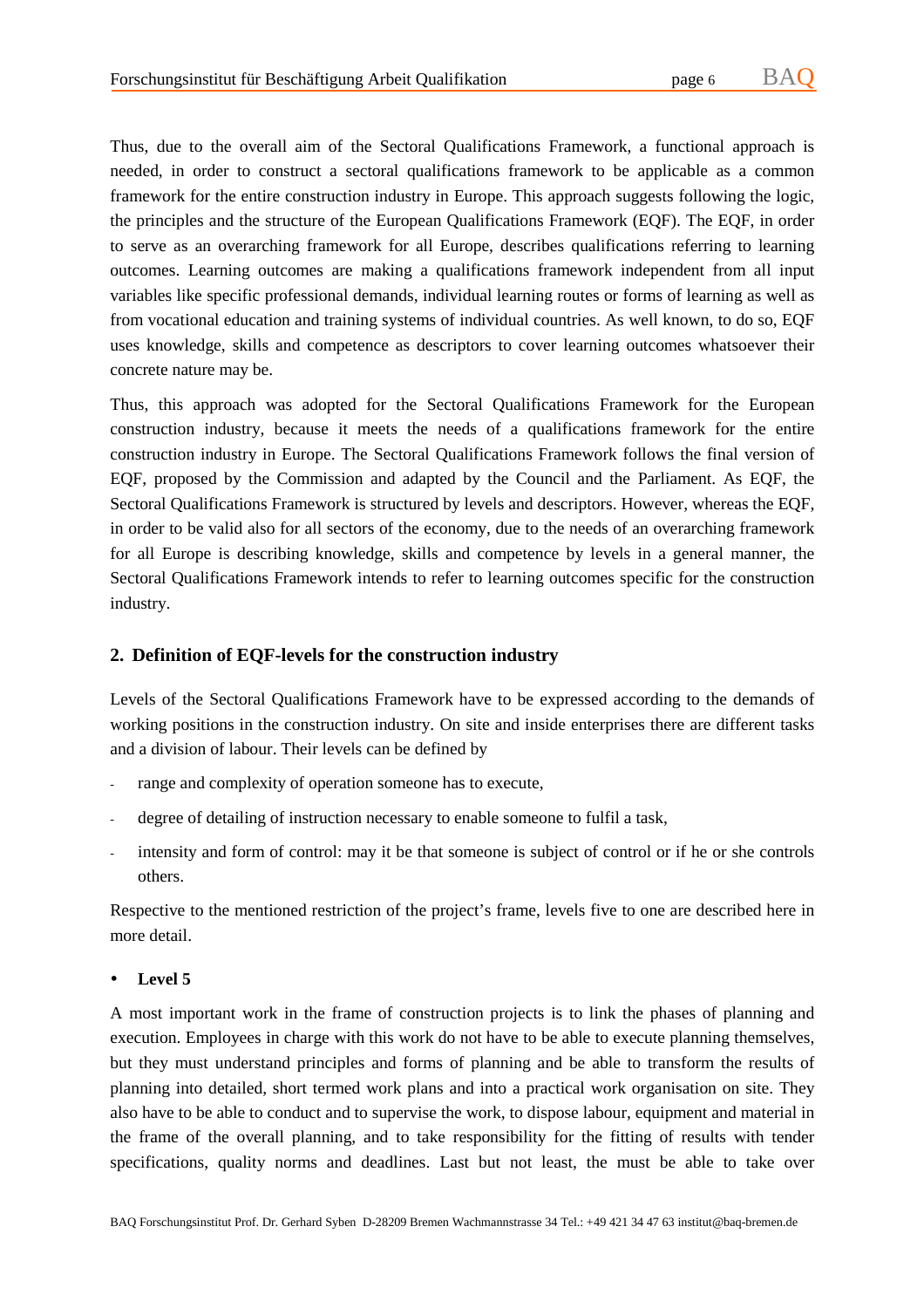responsibility for health and safety as well as for environmental issues. For this work knowledge, skills and competence on level five are required.

### **Level 4**

On bigger sites there are employees doing in principle the same work to link planning and execution phases of the construction project as described above, but who take over only parts of the full range or who are assisting an employee, who has the full responsibility resp. are working under his supervision. For this work knowledge, skills and competence on level four are required. Same requirements exist, when the full range of linking planning and execution is taken over, but on sites of small scale (not more than ten workers).

### **Level 3a**

Construction work very often is being done by small groups of workers, mostly called gangs. Gang leaders do the same work as gang members do, but moreover, their work requires very good knowledge, skills and competence concerning execution and additional ones concerning instruction and supervision of gang members as well as taking over responsibility for results. Referring to the fact that requirements on knowledge, skills and competence are not the same as on level four but to some respects more than level three, a new level 3a was inserted. Workers on level 3a are expected to have full knowledge, skills and competence as on level 3, and are in addition capable to conduct small groups.

### **Level 3**

Execution of work in the construction process on site includes all production work (like e.g. bricklaying, concreting, roofing, tiling, plastering or road making and others). Employees employed in this phase of production should be able to perform one or more tasks without any reservation. They must also be able to execute other tasks on site, if required, because knowledge, skills and competence are required in more than one field to safeguard flexibility of the company to take over various orders as well as to understand works upstream and downstream to manage interfaces properly. Furthermore, it is of most importance that employees are able to execute work without detailed instructions, autonomously and with supervision only on results rather than on procedure. For this work knowledge, skills and competence on level three are required.

### **Level 2**

If work in the fields of execution described above under level three is tailored more narrow and work is done inside a smaller range and under closer supervision, knowledge, skills and competence on level two are required.

### **Level 1**

For all work on site consisting of tasks of small range and low level, which can be done on the basis of only short instructions, which must be done under close supervision of procedure and where is no autonomy at all, knowledge, skills and competence on level one are required. However, this work included basic knowledge and competence concerning health and safety.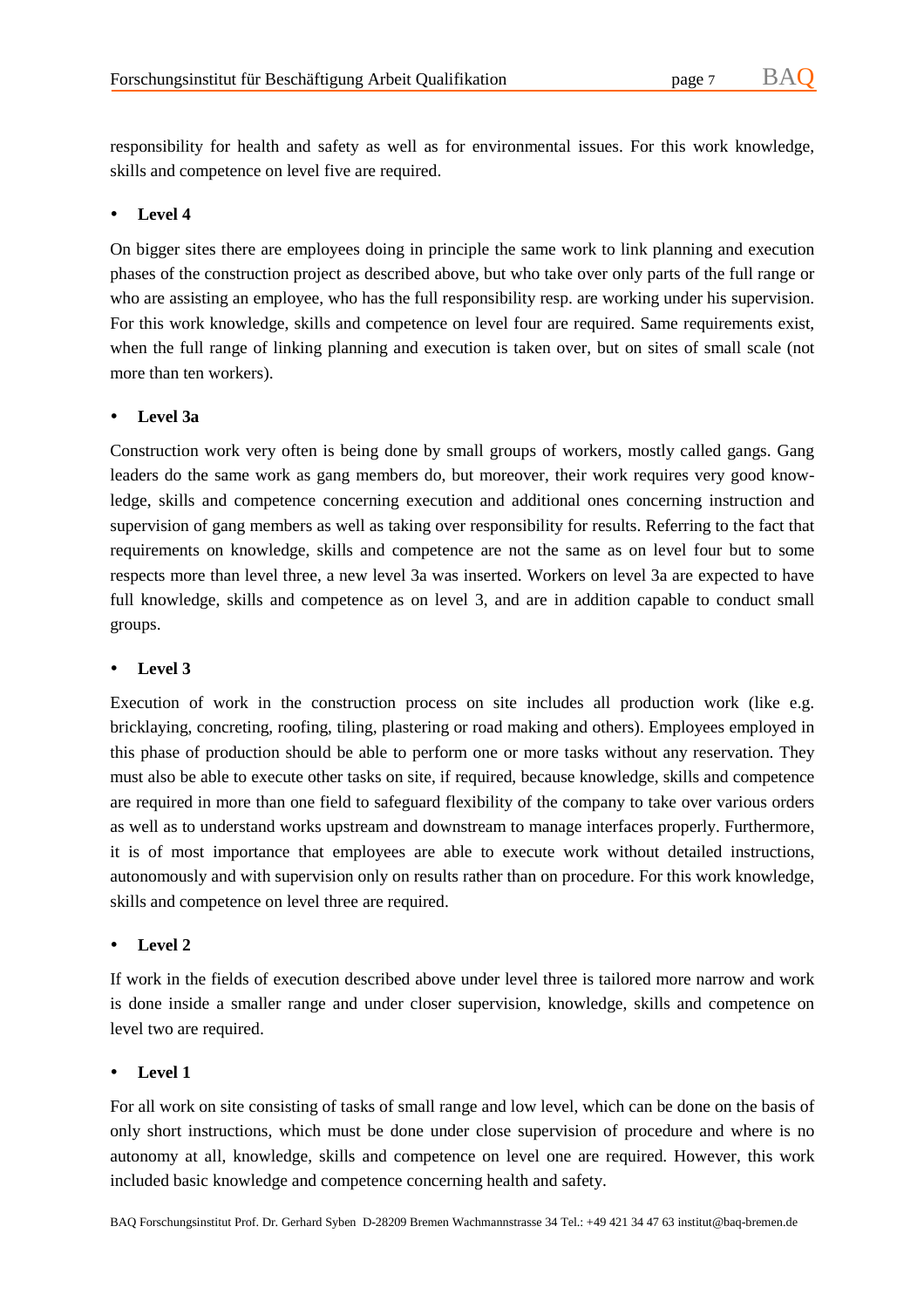### **3. Sector-specific description of knowledge, skills and competence**

Sector-specific descriptions of knowledge, skills and competence should reflect the demands of work in the construction industry. To define knowledge, skills and competence in a sector-specific manner, one has at first to take into consideration the procedure in which construction projects are processed. Projects in the construction industry, due to the one-off-production, are going on in characteristic phases. Once an order is received, work starts with the phase of planning. This phase is followed by phases of setting out site and surveying, before the phase of production itself is starting. The phase of handing over the product (building, bridge, road, renovated bathroom) to the client finalises the project.

Inside these phases, construction work is characterised by sector-specific requirements. They are mainly caused by the building of prototypes on variable sites, with a relatively low degree of standardisation, a high level of human intervention and in a cooperative process. To meet the needs of construction work on levels five to one, the characteristics of work on site have to be expressed. Knowledge, skills and competence, required on site, can be named as

- knowledge about equipment and material in use on site, as well as about the regulating and societal framework,
- all skills to execute operations on site and
- competence to be able to act and behave on site as well as in related working processes.

In different contexts, the one component or the other may have more weight. However, in all contexts all three: knowledge, skills and competence are needed.

Because requirements on knowledge, skills and competence differ by these phases, the Working Group first worked out separate matrices of knowledge, skills and competence by phase and level. These matrices are specific enough to cover the real working situation in construction. They are general enough to be applied in different countries and for various occupations.

Whereas in the phase of production knowledge, skills and competence of all levels are required, this is not the case in other phases. Thus, the respective boxes have been left blank. Concerning the phase of planning, it is to take into consideration that planning of the entire construction project is requiring knowledge, skills and competence on levels six and higher. These qualifications were, as mentioned before, not attended in the frame of the Sectoral Qualifications Framework. However, employees on level five have to have some knowledge, skills and competence in the field of planning, which are mentioned when describing level five below.

Other than EQF, which needs to be valid for all sectors and therefore consists of a general wording, for the Sectoral Qualifications Framework for the construction industry it is important to safeguard that all items, which are obligatory or necessary concerning knowledge, skills and competence in the construction process, are mentioned in the Sectoral Qualifications Framework.

Therefore, each of the three descriptors has been subdivided by sector-specific items. By this means completeness of description according to the needs of the sector is safeguarded (see table 1).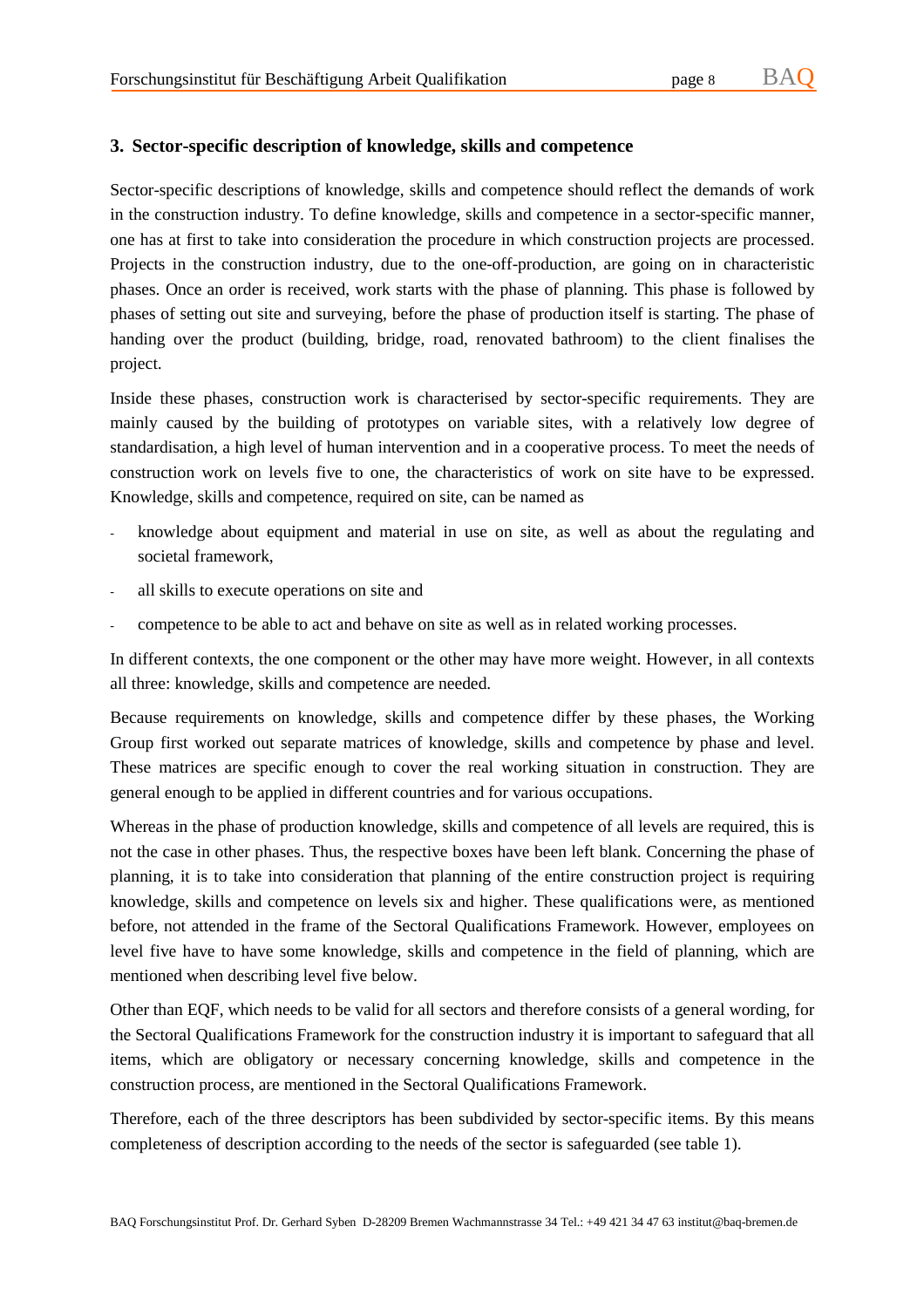### Table 1

### **Subdivision of EQF-descriptors according to characteristics of construction work**

| Knowledge ("knows")                    | Skills ("can")                                     | Competence ("is able to") |
|----------------------------------------|----------------------------------------------------|---------------------------|
| tools, equipment                       | execute practical operations<br>(practical skills) | manage control            |
| material                               | execute logical operations<br>(cognitive skills)   | achieve results           |
| rules, norms, regulation               | planning, organising                               | take responsibility       |
| procedures                             | communicate                                        |                           |
| frame of action, actors,<br>interfaces |                                                    |                           |

The nature of this subdivision follows from the characteristics of site production and the nature of work in the construction industry.

### **Knowledge**

Knowledge in construction must comprehend objects, procedures of execution and the framework of action. Objects are at the one hand equipment and tools and at the other hand material, which has to be handled. Procedures concern the execution of work (including the productive mode of execution). The framework is legal (e.g. laws, norms, regulation of working time or others), professional (e.g. rules of appropriate and professional work) and institutional (e.g. other actors involved and the interfaces to manage).

### **Skills**

Skills in construction consist of four elements, which can be described as different, even if in reality they are closely connected. Because construction work on sites is far less mechanised and standardised than working in other industries, working processes even on workers level are demanding not only practical skills, but also logical skills and skills to planning and organising one's own work. Because of the co-operative nature of construction work, skills to communicate with others (colleagues, subordinates and superiors as well as persons from outside the site) on preconditions, procedures, execution and results is of high importance.

### **Competence**

Competence in EQF is described in terms of responsibility and autonomy. Again construction work by nature needs to split these requirements of ability in different parts. First is to manage and control one's own work resp. the work of others in case somebody is superior to them. Second, according to the fact that working is not determined by machinery, it is employees who have to safeguard that results are achieved as prescribed by tender documents, work plans and timetables. Third follows from the fact that employees on site have to make decisions (e.g. if drawings are incomplete or not detailed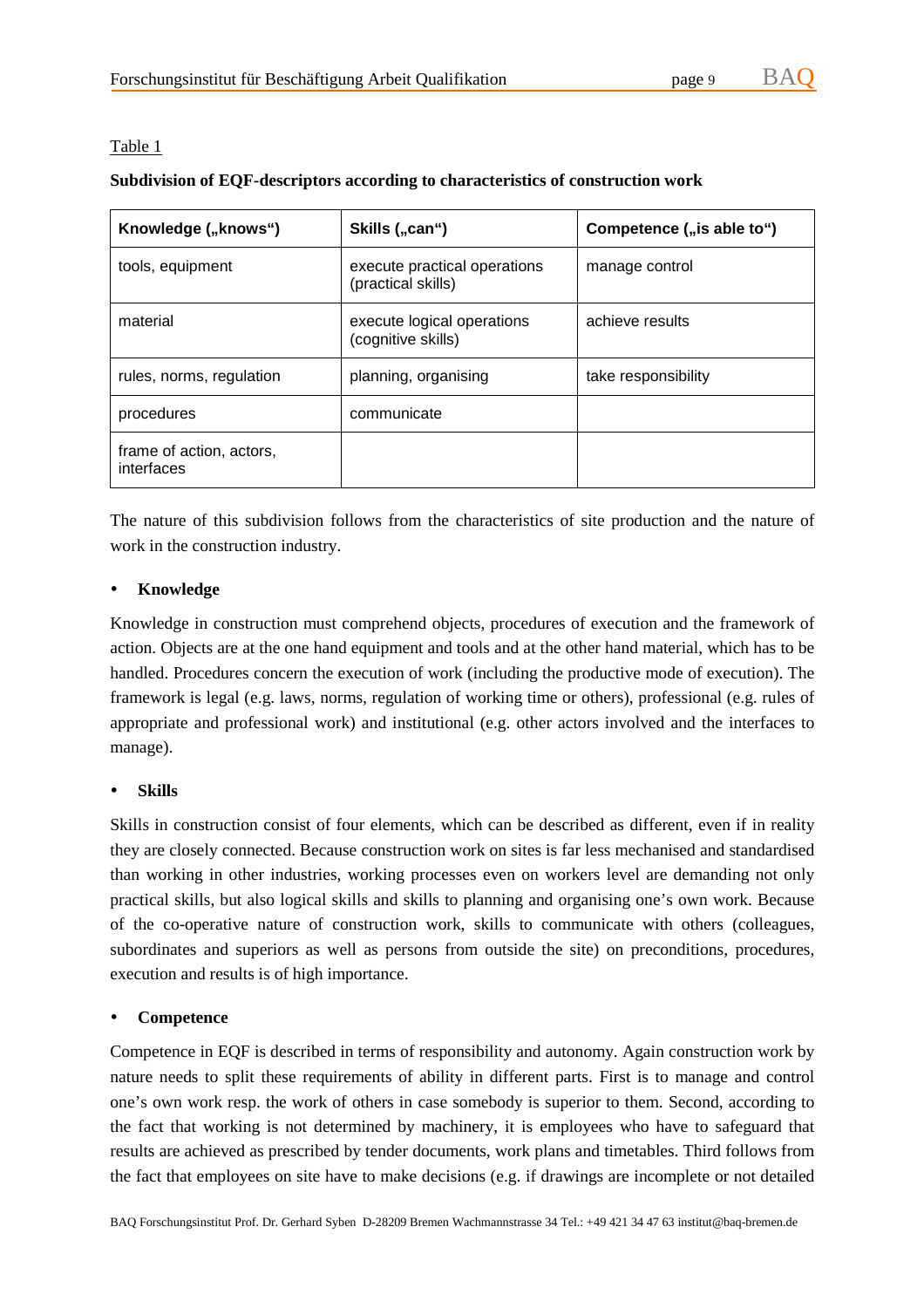enough) and that quality of results is directly dependent from their handling. Thus, it is necessary that they take responsibility for results of their work as well as for health and safety and environmental issues on site.

### **4. A qualifications frame as means for the sector developed for by sector**

The Sectoral Qualifications Framework has been developed in the frame of the project "Developing and Introducing a Sectoral Qualifications Framework for the European Construction Industry", funded under the program LEONARDO DA VINCI. Project management was taken over by Berufsförderungswerk der Bauindustrie Nordrhein-Westfalen e.V., (Düsseldorf, Germany). Project partners were BAQ Forschungsinstitut für Beschäftigung Arbeit Qualifikation (Bremen, Germany), Bildungswerk Bau Hessen-Thüringen e.V. (represented by its training centre in Erfurt, Germany), Bildungszentren des Baugewerbes e.V. (Krefeld, Germany), FORMEDIL, National organisation for vocational and professional training in the Italian construction industry (Rome, Italy), GOA Infra Foundation (Groningen, The Netherlands) and Casa de Meserii a Constructorilor (Bucharest, Romania). Further partner was Fédération Européenne de l'industrie de la construction (FIEC), the association of construction employers at European level, located in Brussels.

The Working Group consisted of members of each partner. Members of the Working Group were experts in vocational education and training in construction. Thus, the Sectoral Qualifications Framework is a means for the European construction industry developed by sector itself.

BAQ Forschungsinstitut directed the Working Group and provided the overall structure for the individual contributions. To do so, BAQ worked out the structure of the Sectoral Qualifications Framework by phases of the construction process and the subdivisions of descriptors according to the sector-specific requirements of the construction industry. As a result, BAQ provided schemes for each of the phases, structured by levels and by sub-structured descriptors. These schemes were used by members of the Working Group, which filled in knowledge, skills and competence for each of the phases as individual contributions (see paragraph 8.). BAQ also developed guidelines for drafting the descriptions of requirements, checked contributions of Working Group and gave comments and answered questions.

Working Group held three meetings to discuss drafts. After the third meeting, BAQ Forschungsinstitut worked out a summary of SQF-Con (see paragraph 7. below). An intermediate result of SQF-Con was presented to a first European conference organised in the Social Dialogue in European construction in order to get comments from a broader audience and preparing dissemination. The final result was presented to a second European conference again organised in the Social Dialogue in European construction in order to be adapted.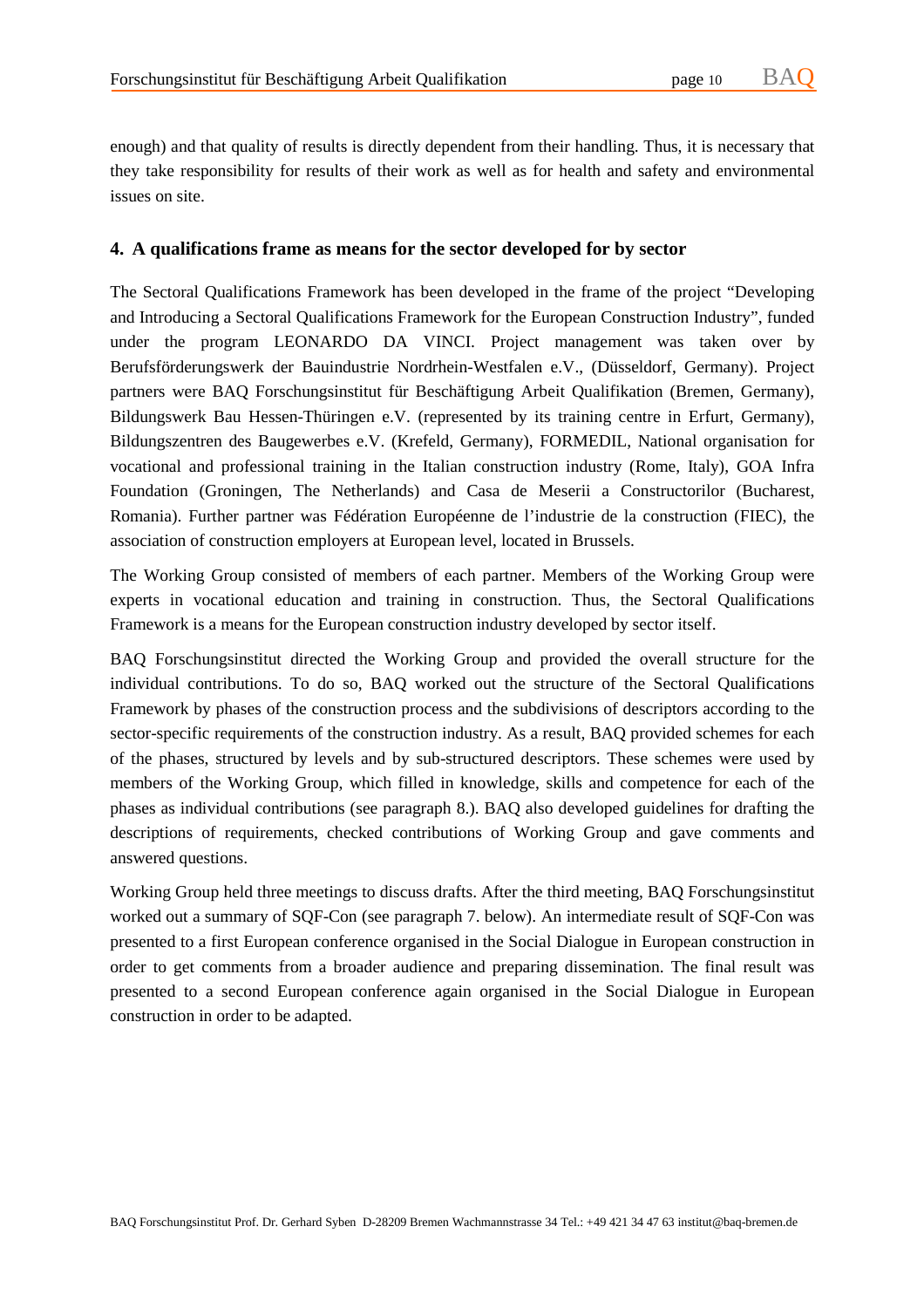### **5. How to apply the Sectoral Qualifications Frame**

The Sectoral Qualifications Framework provides descriptions of learning outcomes for construction by levels five to one according to the EQF-system. To make most use of it, the Sectoral Qualifications Framework first should be linked to national vocational education and training systems in construction. Such link requires involvement of and acceptance by institutions and organisations responsible for vocational education and training in the construction industry in the respective country. These may be, according to the national vocational education and training system, public authorities, social partners or chambers.

If the named authorities take initiative to implement the Sectoral Qualifications Framework, this would be foster its application top-down. To foster it bottom-up there are several possibilities.

Construction companies as well as training organisations can check certificates (existing ones or those to deliver in future), if they correspond with the descriptions of learning outcomes of the Sectoral Qualifications Framework. If so, they can develop rules of equivalence. This would increase transparency of qualifications and help disseminate the Sectoral Qualifications Framework. To improve conditions of doing so, diploma supplements containing descriptions of learning outcomes are helpful. (From 2012 on all certificates in the EU should be completed by diploma supplements anyway.)

Evidence of accordance to descriptions of learning outcomes could also be provided by documents referring to former learning. This should include former informal learning, i.e. learning at the workplace. Rules and procedures should be developed to link knowledge, skills and competence acquired at the workplace to descriptions of the Sectoral Qualifications Framework. The same could be done for witnesses of employers or self-witnesses. Last but not least, knowledge, skills and competence acquired by non-formal or informal learning could be assessed by tests. Training institutions and construction companies could develop such tests in co-operation. Descriptions of learning outcomes of the Sectoral Qualifications Framework could help to levelling such tests in order to link results to the national vocational education and training system and again improve transparency of qualifications and certificates.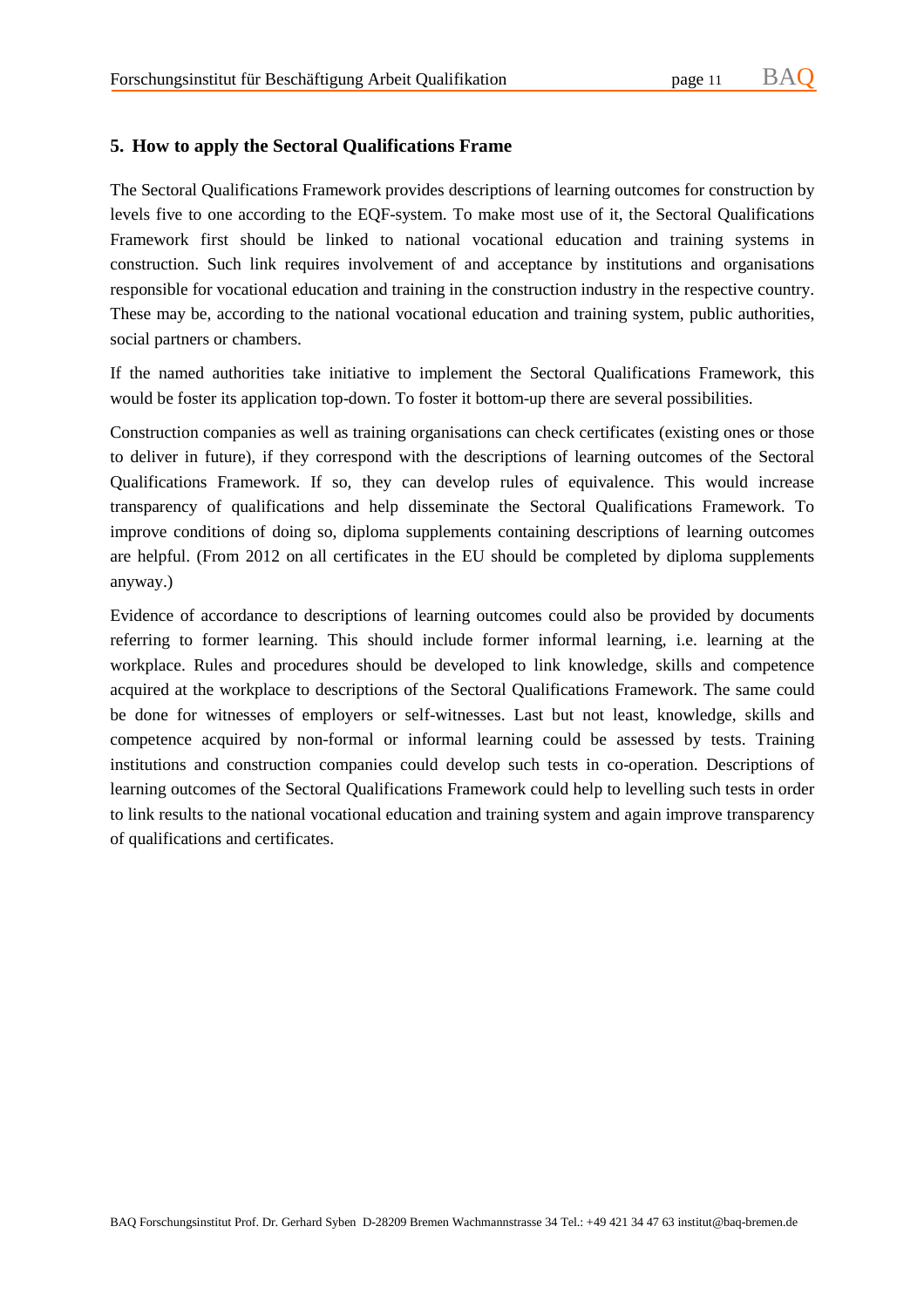### **6. Working process and contributions**

The Sectoral Qualifications Framework was worked out by a working group of partners named above (see paragraph 4.) from Germany, Italy, The Netherlands and Romania. It started in early 2008 and was finished with a 2<sup>nd</sup> European conference in October 2009. Main actions, results and actors are given in the table below.

| action                                                                                                                                                                                                                      | actors             |  |  |  |
|-----------------------------------------------------------------------------------------------------------------------------------------------------------------------------------------------------------------------------|--------------------|--|--|--|
| <b>Preliminary meetings of German project partners</b>                                                                                                                                                                      |                    |  |  |  |
| Presentation of EQF as general frame and developing of a working structure for<br>drafting parts of a Sectoral Qualifications Frame for the European construction<br>industry                                               | <b>BAQ</b>         |  |  |  |
| Agreement to overall working plan                                                                                                                                                                                           | German<br>partners |  |  |  |
| <b>Partner meetings</b>                                                                                                                                                                                                     | all partners       |  |  |  |
| Agreement on working structure of drafting parts of Sectoral Qualifications<br>Frame by phases of construction process                                                                                                      |                    |  |  |  |
| Working out drafts by phases of construction process by partners                                                                                                                                                            |                    |  |  |  |
| Phase 1: Planning                                                                                                                                                                                                           | <b>BFW-NRW</b>     |  |  |  |
| Phase 2: Setting out site                                                                                                                                                                                                   | <b>BZB</b>         |  |  |  |
| Phase 3: Surveying                                                                                                                                                                                                          | <b>CMC</b>         |  |  |  |
| Phase 4a: Production Building                                                                                                                                                                                               | BIW-Bau            |  |  |  |
| Phase 4b: Production civil engineering                                                                                                                                                                                      | Formedil           |  |  |  |
| Phase 5: Checking, calculating and accepting                                                                                                                                                                                | GOA Infra          |  |  |  |
| Drafting by individual authors, comments and proposals for revision by BAQ,<br>revision by individual authors, presentation at partner meetings, discussion and<br>finalising at 3 <sup>rd</sup> partner meeting April 2009 | all partners       |  |  |  |
| 1 <sup>st</sup> European conference (20 January 2009, Brussels)                                                                                                                                                             |                    |  |  |  |
| Presentation of intermediate result to members of Social Dialogue                                                                                                                                                           | all partners       |  |  |  |
| <b>Finalising</b>                                                                                                                                                                                                           |                    |  |  |  |
| Summarising of individual drafts to a coherent Sectoral Qualifications Frame                                                                                                                                                | <b>BAQ</b>         |  |  |  |
| 2 <sup>nd</sup> European conference (1 October 2009, Brussels)                                                                                                                                                              |                    |  |  |  |
| Presentation of final result to members of Social Dialogue                                                                                                                                                                  | all partners       |  |  |  |

The Sectoral Qualifications Frame is subject to dissemination to be undertaken by all partners. Activities should include Bulgaria, France, Lithuania, Norway, Poland, Sweden and United Kingdom.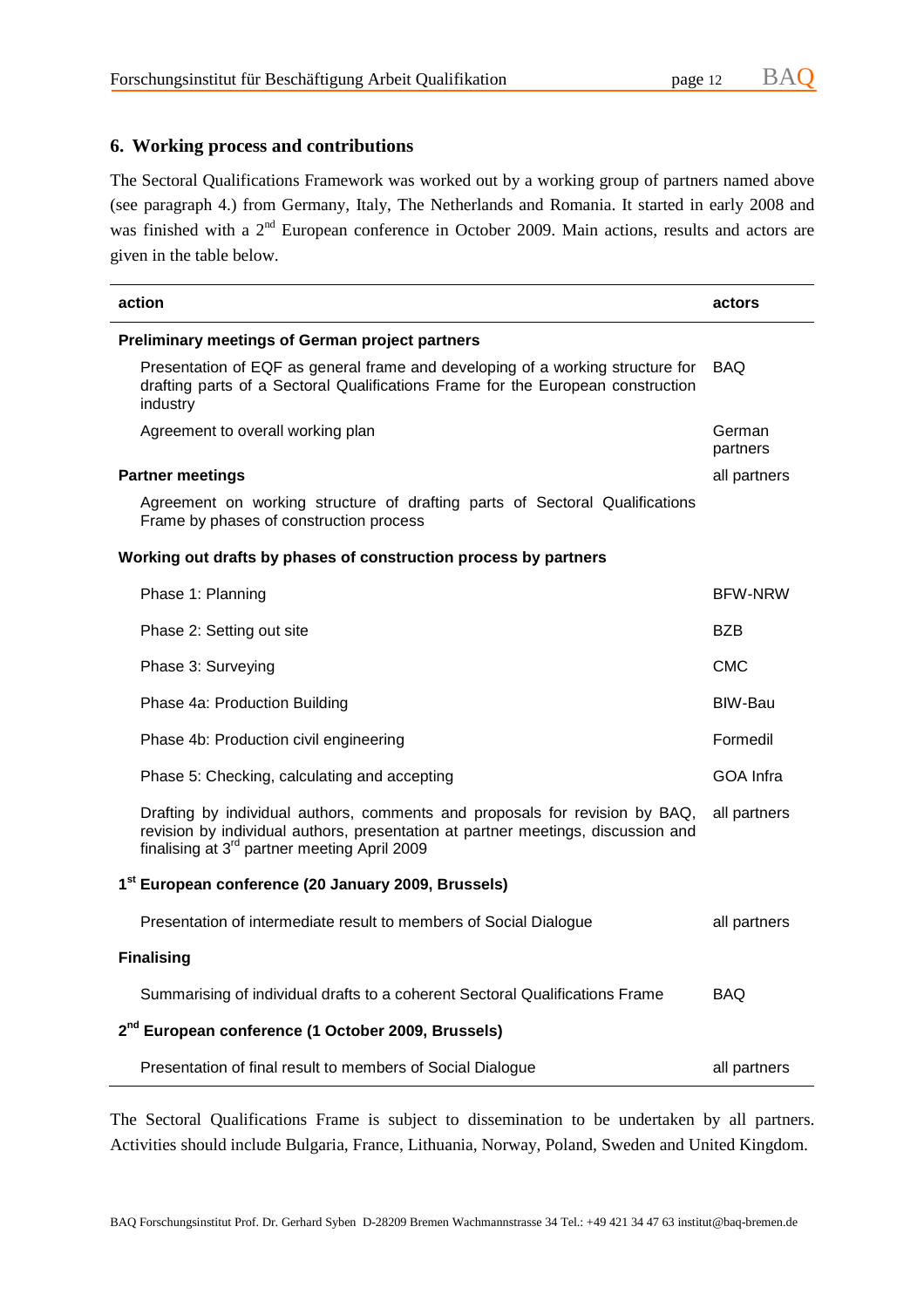# **7. Sectoral Qualifications Frame for the Construction Industry in Europe**

| Level 5<br>© BAQ-Bremen                                                                                                                                                                                                                                                                                                                                                                                                                                                                                                   |                                                                                                                                                                                                                                                                                                                                                                                                                                                                                                                           |                                                                                                                                                                                                                                                                                                                                                                                                                                                                                                                                         |
|---------------------------------------------------------------------------------------------------------------------------------------------------------------------------------------------------------------------------------------------------------------------------------------------------------------------------------------------------------------------------------------------------------------------------------------------------------------------------------------------------------------------------|---------------------------------------------------------------------------------------------------------------------------------------------------------------------------------------------------------------------------------------------------------------------------------------------------------------------------------------------------------------------------------------------------------------------------------------------------------------------------------------------------------------------------|-----------------------------------------------------------------------------------------------------------------------------------------------------------------------------------------------------------------------------------------------------------------------------------------------------------------------------------------------------------------------------------------------------------------------------------------------------------------------------------------------------------------------------------------|
| Knowledge ("knows")                                                                                                                                                                                                                                                                                                                                                                                                                                                                                                       | Skills ("can")                                                                                                                                                                                                                                                                                                                                                                                                                                                                                                            | Competence ("is able to")                                                                                                                                                                                                                                                                                                                                                                                                                                                                                                               |
| <b>Tools, equipment</b>                                                                                                                                                                                                                                                                                                                                                                                                                                                                                                   | <b>Execute practical operations (practical skills)</b>                                                                                                                                                                                                                                                                                                                                                                                                                                                                    | Manage, control                                                                                                                                                                                                                                                                                                                                                                                                                                                                                                                         |
| Knows in comprehensive manner technology of<br>construction, in particular tools and equipment<br>used on site for production: their functioning,<br>modes of use and features of performance as well<br>as the boundaries of capability and applicability;<br>how to locate equipment for application on site;<br>knows methods and tools for measurement and<br>representation of land and construction details and<br>of working drawings; knows in principle about<br>statics in construction; knows budget software. | Can at comprehensive range: work out the layout<br>of a site; apply methods for measurement and<br>marking; use data collected by measurement to<br>calculate surface and volumes; quantify quantities;<br>calculate requests for provisions and delivery of<br>labour, equipment and material according to<br>production needs and schedules as well as make<br>respective dispositions; carry out inspections and<br>control quality and conformity with contract; use<br>ICT-equipment; supervise writing up accounts. | Is able in comprehensive manner to manage sites<br>including unpredictable situations; to instruct and<br>conduct workforce; to dispose resources, to su-<br>pervise works on site; to check situation on site<br>against plan and control conformity with contract,<br>quality norms, schedule and cost plan; to control<br>health and safety and environmental protection; in<br>case of divergences find remedy; to rearrange<br>work activities on site, to manage variations, to<br>solve problems and find alternative solutions. |
| <b>Material</b>                                                                                                                                                                                                                                                                                                                                                                                                                                                                                                           | <b>Execute logical operations (cognitive skills)</b>                                                                                                                                                                                                                                                                                                                                                                                                                                                                      | <b>Achieve results</b>                                                                                                                                                                                                                                                                                                                                                                                                                                                                                                                  |
| Knows in comprehensive manner material used on<br>site for production, its characteristics, modes of<br>use and behaviour when processed as well as the<br>boundaries of capability and applicability; how<br>material is delivered and stored on site; how haz-<br>ardous material has to be handled.                                                                                                                                                                                                                    | Can at comprehensive range: understand plan-<br>ning, analyse and assess performance and<br>feasibility; transform planning into applications<br>engineering of labour, equipment and material on<br>site; transpose on plan results of processed data<br>and develop topographic plans; elaborate the<br>schedule of surveying activities; recognise and<br>prevent safety risks and evaluate the safety plan.                                                                                                           | Is able in comprehensive manner to ensure that<br>aimed results will be achieved and resources are<br>handled properly; to identify operations needed to<br>carry out work; to estimate time required; to offer<br>solutions for problems and to suggest improve-<br>ments for the construction process; to supervise<br>accounting for works carried out; to correlate the<br>tolerance level of results of measurement.                                                                                                               |
| Rules, norms, regulation                                                                                                                                                                                                                                                                                                                                                                                                                                                                                                  | <b>Planning, organising</b>                                                                                                                                                                                                                                                                                                                                                                                                                                                                                               | <b>Take responsibility</b>                                                                                                                                                                                                                                                                                                                                                                                                                                                                                                              |
| Knows in comprehensive manner standards, rules,<br>norms and legal duties on national as well as EU-<br>levels relevant for production on site, applied<br>topography, management of sites and production<br>processes, quality management and vocational<br>training, in particular concerning health and safety<br>and environmental issues.                                                                                                                                                                            | Can at comprehensive range: work out working<br>plans; establish various work phases defining<br>them in terms of resources, needs, realisation time<br>and costs; handle specification systems; react to<br>unforeseeable situations and solve technical and<br>social problems on site; handle things ethically.                                                                                                                                                                                                        | Is able in comprehensive manner to take respon-<br>sibility for: procedures and result of work, quality<br>and schedules, health and safety, environmental<br>protection and vocational training of workforce; to<br>intervene in case of divergence; to be aware of the<br>client's value for the company.                                                                                                                                                                                                                             |

BAQ Forschungsinstitut Prof. Dr. Gerhard Syben D-28209 Bremen Wachmannstrasse 34 Tel.: +49 421 34 47 63 institut@baq-bremen.de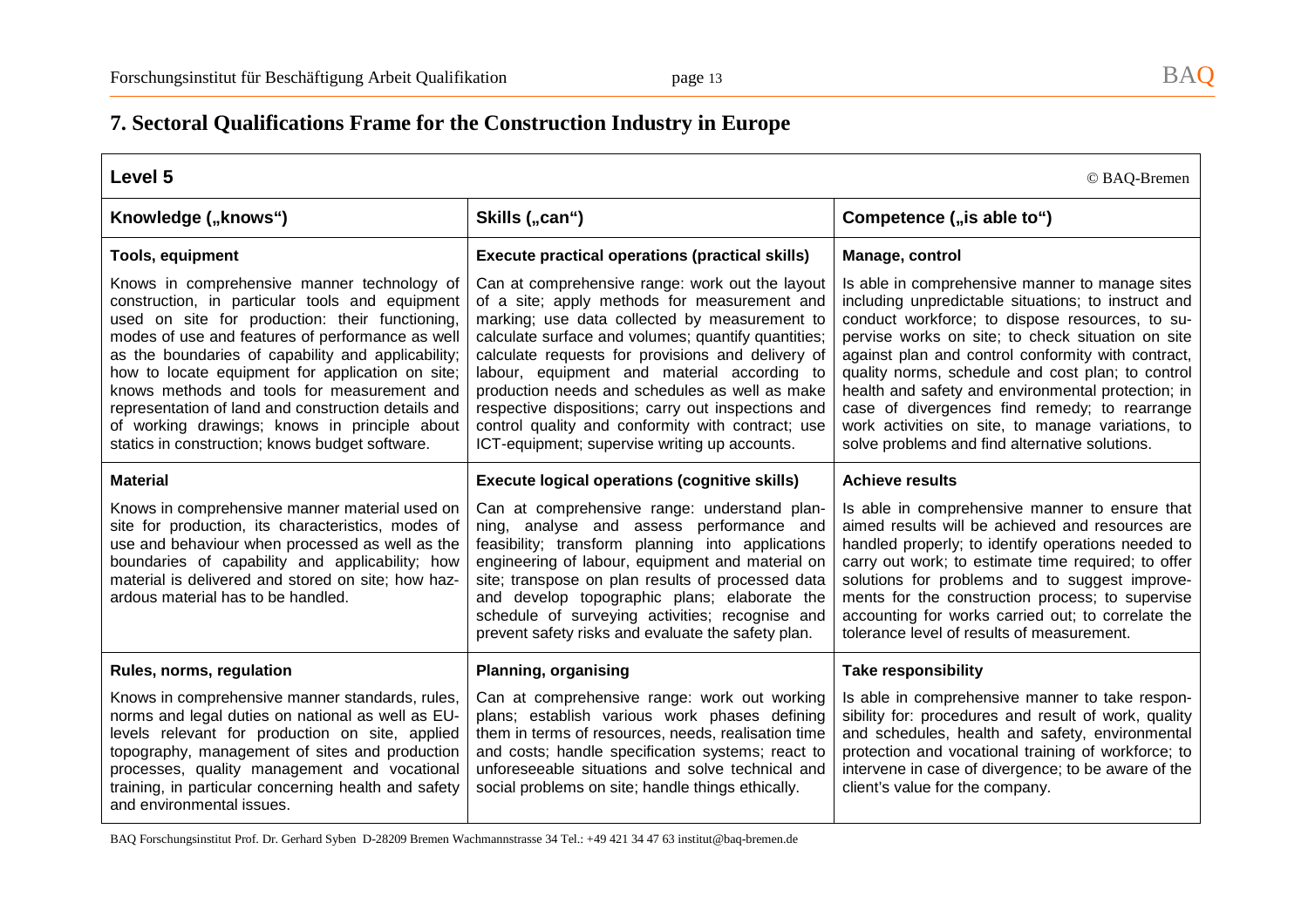protection; in case of divergences find remedy.

| Knowledge ("knows")                                                                                                                                                                                                                                                                                                                                                                                                | Skills ("can")                                                                                                                                                                                                                                                                                                                                                                                                                                                  | Competence ("is able to")                                                                                                                                                                                                                                                                                                                                                         |
|--------------------------------------------------------------------------------------------------------------------------------------------------------------------------------------------------------------------------------------------------------------------------------------------------------------------------------------------------------------------------------------------------------------------|-----------------------------------------------------------------------------------------------------------------------------------------------------------------------------------------------------------------------------------------------------------------------------------------------------------------------------------------------------------------------------------------------------------------------------------------------------------------|-----------------------------------------------------------------------------------------------------------------------------------------------------------------------------------------------------------------------------------------------------------------------------------------------------------------------------------------------------------------------------------|
| <b>Procedures</b>                                                                                                                                                                                                                                                                                                                                                                                                  | Communicate                                                                                                                                                                                                                                                                                                                                                                                                                                                     |                                                                                                                                                                                                                                                                                                                                                                                   |
| Knows in comprehensive manner methodology<br>and procedures of planning, transformation of<br>planning into production, control construction<br>projects, quality control, surveying, marking and<br>measurement, management of production on site<br>(labour, equipment, material) including timetables,<br>cost and return control systems; how to organise<br>non-formal and support informal learning on site. | Can at comprehensive range: give to and receive<br>from other actors involved in the entire construc-<br>tion project information necessary to run a site;<br>communicate with actors outside site; document<br>procedures and results of production process on<br>site; report production data to superiors; inform<br>about possible mismatches and/or propose cor-<br>rections; formulate instalment plan and final<br>payment; formulate how to save costs. |                                                                                                                                                                                                                                                                                                                                                                                   |
| Frame of action, actors, interfaces                                                                                                                                                                                                                                                                                                                                                                                |                                                                                                                                                                                                                                                                                                                                                                                                                                                                 |                                                                                                                                                                                                                                                                                                                                                                                   |
| Knows in comprehensive manner responsibilities,<br>roles, competence, rights, duties and way of work<br>of other actors involved in construction projects.                                                                                                                                                                                                                                                         |                                                                                                                                                                                                                                                                                                                                                                                                                                                                 |                                                                                                                                                                                                                                                                                                                                                                                   |
| Level 4<br>© BAQ-Bremen                                                                                                                                                                                                                                                                                                                                                                                            |                                                                                                                                                                                                                                                                                                                                                                                                                                                                 |                                                                                                                                                                                                                                                                                                                                                                                   |
| Tools, equipment                                                                                                                                                                                                                                                                                                                                                                                                   | <b>Execute practical operations (practical skills)</b>                                                                                                                                                                                                                                                                                                                                                                                                          | Manage, control                                                                                                                                                                                                                                                                                                                                                                   |
| Knows in a broad context tools and equipment<br>used on site for production: their functioning,<br>modes of use and features of performance; knows<br>how to locate equipment for application on smaller<br>sites; knows basic principles of methods and tools<br>for measurement and representation of land and<br>construction details; knows working drawings.                                                  | Can at range of a smaller site: work out the layout<br>of a site; apply methods for measurement and<br>marking, collect and record accurate topographic<br>data; use data collected by measurement to cal-<br>culate surface and volumes; calculate requests for<br>provisions and delivery of labour, equipment and<br>material according to production needs and time-                                                                                        | Is able to manage work processes on sites in the<br>frame of guidelines, to instruct and conduct work-<br>force and to dispose resources (equipment, mate-<br>rial) as well as to supervise works on site; to check<br>work processes against plan and control confor-<br>mity with plan, quality norms and schedule; control<br>situation of health and safety and environmental |

tables; make respective dispositions; control quality and conformity with contract; use ICT-equip-

BAQ Forschungsinstitut Prof. Dr. Gerhard Syben D-28209 Bremen Wachmannstrasse 34 Tel.: +49 421 34 47 63 institut@baq-bremen.de

ment.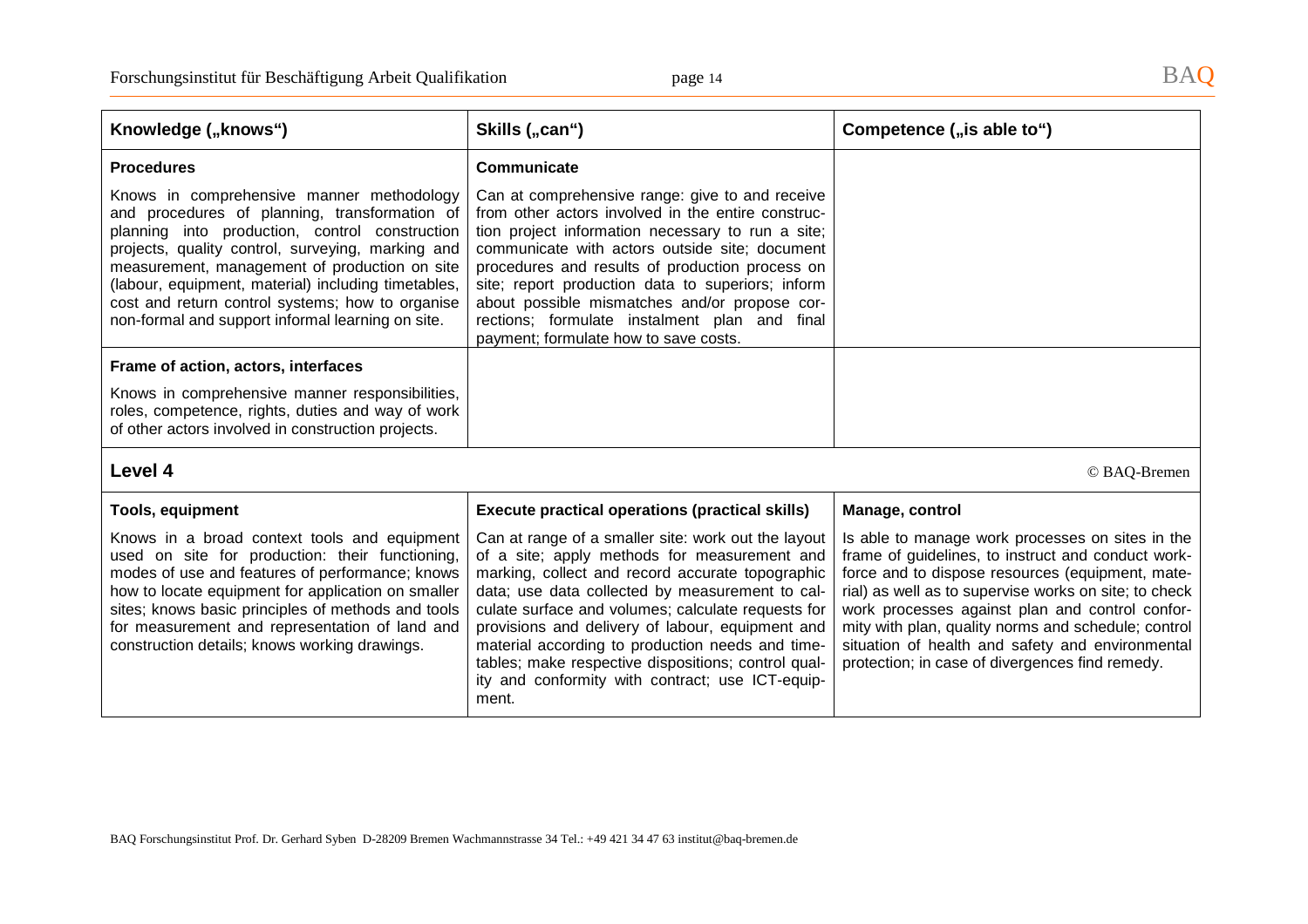| Knowledge ("knows")                                                                                                                                                                                                                                                                                  | Skills ("can")                                                                                                                                                                                                                                                                                   | Competence ("is able to")                                                                                                                                                                                                                                                           |
|------------------------------------------------------------------------------------------------------------------------------------------------------------------------------------------------------------------------------------------------------------------------------------------------------|--------------------------------------------------------------------------------------------------------------------------------------------------------------------------------------------------------------------------------------------------------------------------------------------------|-------------------------------------------------------------------------------------------------------------------------------------------------------------------------------------------------------------------------------------------------------------------------------------|
| <b>Material</b>                                                                                                                                                                                                                                                                                      | <b>Execute logical operations (cognitive skills)</b>                                                                                                                                                                                                                                             | <b>Achieve results</b>                                                                                                                                                                                                                                                              |
| Knows in broad context material used on site for<br>production, its modes of use and behaviour when<br>processed; how material is delivered and stored<br>on site; how hazardous material has to be han-<br>dled.                                                                                    | Can at range of a smaller site: understand plan-<br>ning, assess performance and feasibility; trans-<br>form planning into disposition of labour, equipment<br>and material of a working process; can transpose<br>on plan results of processed data; can recognise<br>and prevent safety risks. | Is able to safeguard that aimed results of a work<br>process will be achieved; is able to identify opera-<br>tions needed to carry out work and estimate time<br>required; is able to offer suitable solutions for<br>problems and to suggest improvements for the<br>work process. |
| Rules, norms, regulation                                                                                                                                                                                                                                                                             | <b>Planning, organising</b>                                                                                                                                                                                                                                                                      | <b>Take responsibility</b>                                                                                                                                                                                                                                                          |
| Knows in broad context standards, rules, norms<br>and legal duties relevant for working processes on<br>site, quality management, for applied topography;<br>for management of production processes on site,<br>in particular concerning health and safety and<br>environmental issues.              | Can at range of a smaller site: work out short<br>termed work plans; establish various work phases<br>defining them in terms of resources, needs and<br>realisation time.                                                                                                                        | Is able to take responsibility for procedures and<br>result of work processes of groups, for quality and<br>schedules, as well as for health and safety and<br>environmental protection.                                                                                            |
| <b>Procedures</b>                                                                                                                                                                                                                                                                                    | Communicate                                                                                                                                                                                                                                                                                      |                                                                                                                                                                                                                                                                                     |
| Knows in broad context procedures of planning,<br>transformation of planning into production, control<br>working processes, quality control, surveying,<br>marking and measurement, management of pro-<br>duction on smaller sites (labour, equipment, mate-<br>rial) including timetables and cost. | Can at range of a smaller site: give to and receive<br>from other actors involved in the work process<br>information necessary to run a site, document<br>procedures and results of production process on<br>site; report production data to superiors.                                          |                                                                                                                                                                                                                                                                                     |
| Frame of action, actors, interfaces                                                                                                                                                                                                                                                                  |                                                                                                                                                                                                                                                                                                  |                                                                                                                                                                                                                                                                                     |
| Knows in broad context responsibilities, roles,<br>competence, rights, duties and way of work of<br>other actors involved in construction projects.                                                                                                                                                  |                                                                                                                                                                                                                                                                                                  |                                                                                                                                                                                                                                                                                     |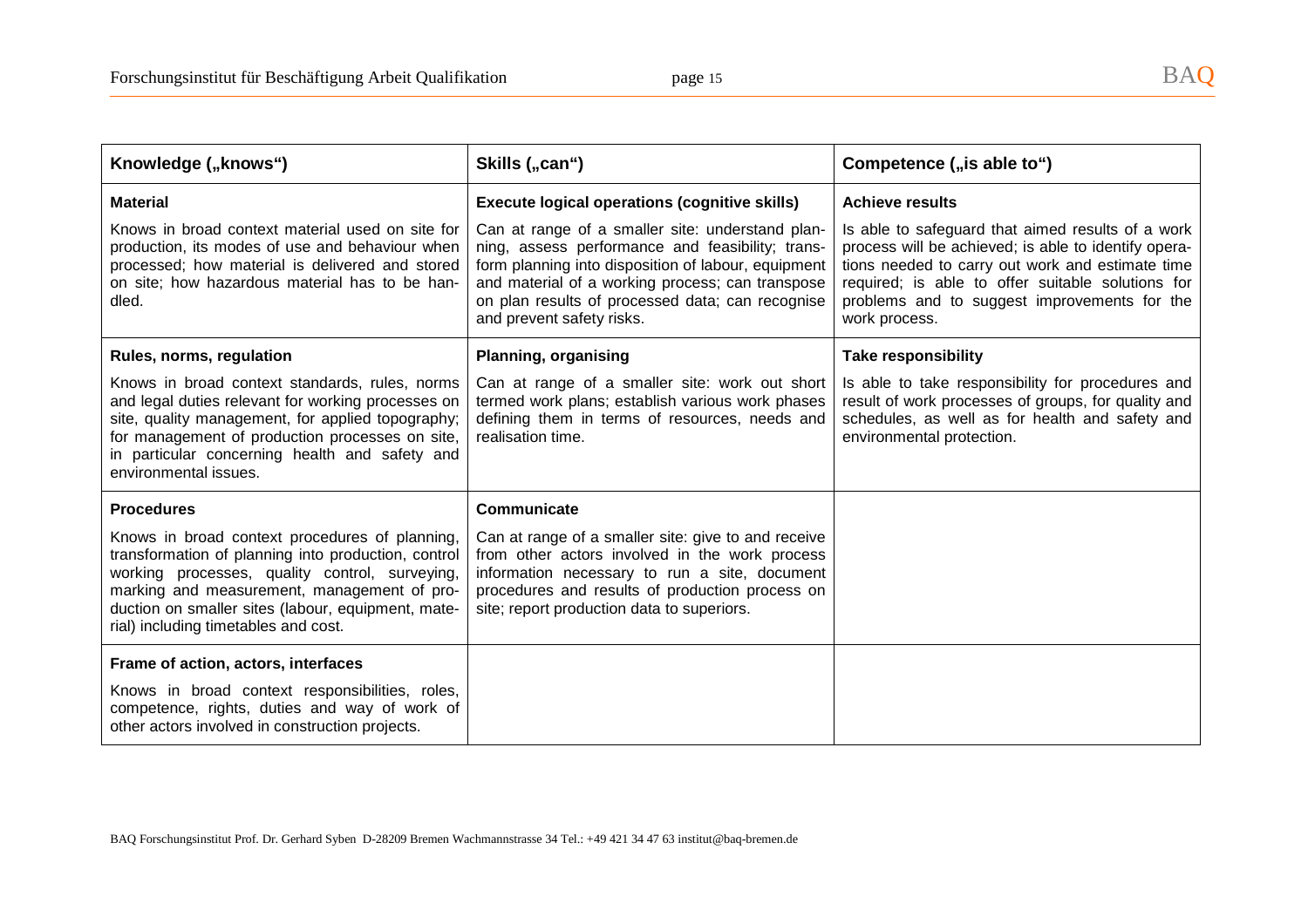| Level 3a<br>© BAQ-Bremen                                                                                                                                                                                                                                                                                                                                                                                         |                                                                                                                                                                                                                                                                                                                                                                                                                                                                               |                                                                                                                                                                                                                                                                                                                                                                                                                                         |
|------------------------------------------------------------------------------------------------------------------------------------------------------------------------------------------------------------------------------------------------------------------------------------------------------------------------------------------------------------------------------------------------------------------|-------------------------------------------------------------------------------------------------------------------------------------------------------------------------------------------------------------------------------------------------------------------------------------------------------------------------------------------------------------------------------------------------------------------------------------------------------------------------------|-----------------------------------------------------------------------------------------------------------------------------------------------------------------------------------------------------------------------------------------------------------------------------------------------------------------------------------------------------------------------------------------------------------------------------------------|
| Knowledge ("knows")                                                                                                                                                                                                                                                                                                                                                                                              | Skills ("can")                                                                                                                                                                                                                                                                                                                                                                                                                                                                | Competence ("is able to")                                                                                                                                                                                                                                                                                                                                                                                                               |
| <b>Tools, equipment</b>                                                                                                                                                                                                                                                                                                                                                                                          | <b>Execute practical operations (practical skills)</b>                                                                                                                                                                                                                                                                                                                                                                                                                        | Manage, control                                                                                                                                                                                                                                                                                                                                                                                                                         |
| Knows in a specialised field of activity tools and<br>equipment used on site for production: their func-<br>tioning, modes of use and features of perform-<br>ance; principle mathematical formulas<br>for f<br>calculation of surface and volumes; Principle<br>notions of technical design; basic principles of<br>tools for<br>measurement<br>methods and<br>of<br>construction components; working drawings. | Can at range of an individual work process:<br>perform practical operations like level 3; apply<br>methods for measurement and marking; use data<br>collected by measurement to calculate surface<br>and volumes, calculate requests for provisions and<br>delivery of labour, equipment and material ac-<br>cording to production needs and timetables as well<br>as make respective dispositions; control quality<br>and conformity with work plan; use ICT-equip-<br>ment. | Is able to manage work of small groups on sites in<br>the frame of guidelines, to instruct and conduct<br>working groups and to dispose resources (equip-<br>ment, material) as well as to supervise works of<br>working groups; to check work against plan and<br>control conformity with plan, and quality norms;<br>control situation of health and safety and environ-<br>mental protection; in case of divergences find<br>remedy. |
| <b>Material</b>                                                                                                                                                                                                                                                                                                                                                                                                  | <b>Execute logical operations (cognitive skills)</b>                                                                                                                                                                                                                                                                                                                                                                                                                          | <b>Achieve results</b>                                                                                                                                                                                                                                                                                                                                                                                                                  |
| Knows in a specialised field of activity material<br>used on site for production, its modes of use and<br>behaviour when processed; knows how hazardous<br>material has to be handled.                                                                                                                                                                                                                           | Can at level of a specialised activity: read con-<br>struction drawings, calculate quantities, identify<br>operations to be performed and estimate the time<br>needed for them, can control the quality of mate-<br>rial; can identify hazards to safety and health at<br>the workplace and take action for avoiding such<br>hazards; can check the result of work.                                                                                                           | Is able to safeguard that prescribed results of a<br>work process will be achieved; is able to identify<br>operations needed to carry out work and estimate<br>time required; is able to offer suitable solutions for<br>problems and to suggest improvements for the<br>work process.                                                                                                                                                  |
| Rules, norms, regulation                                                                                                                                                                                                                                                                                                                                                                                         | <b>Planning, organising</b>                                                                                                                                                                                                                                                                                                                                                                                                                                                   | <b>Take responsibility</b>                                                                                                                                                                                                                                                                                                                                                                                                              |
| Knows in a specialised field of activity standards,<br>rules, norms and legal duties relevant for working<br>processes on site and quality management, in<br>particular concerning health and safety and<br>environmental issues.                                                                                                                                                                                | Can at level of a specialised activity: work out<br>work plans for a small group; establish various<br>work phases defining them in terms of resources,<br>needs and realisation time; take into consideration<br>the link between one's own work and the work<br>done in prior as well as in later stages of work.                                                                                                                                                           | Is able to take responsibility for procedures and<br>result of work processes of small groups, for qual-<br>ity and schedules, as well as for health and safety<br>and environmental protection.                                                                                                                                                                                                                                        |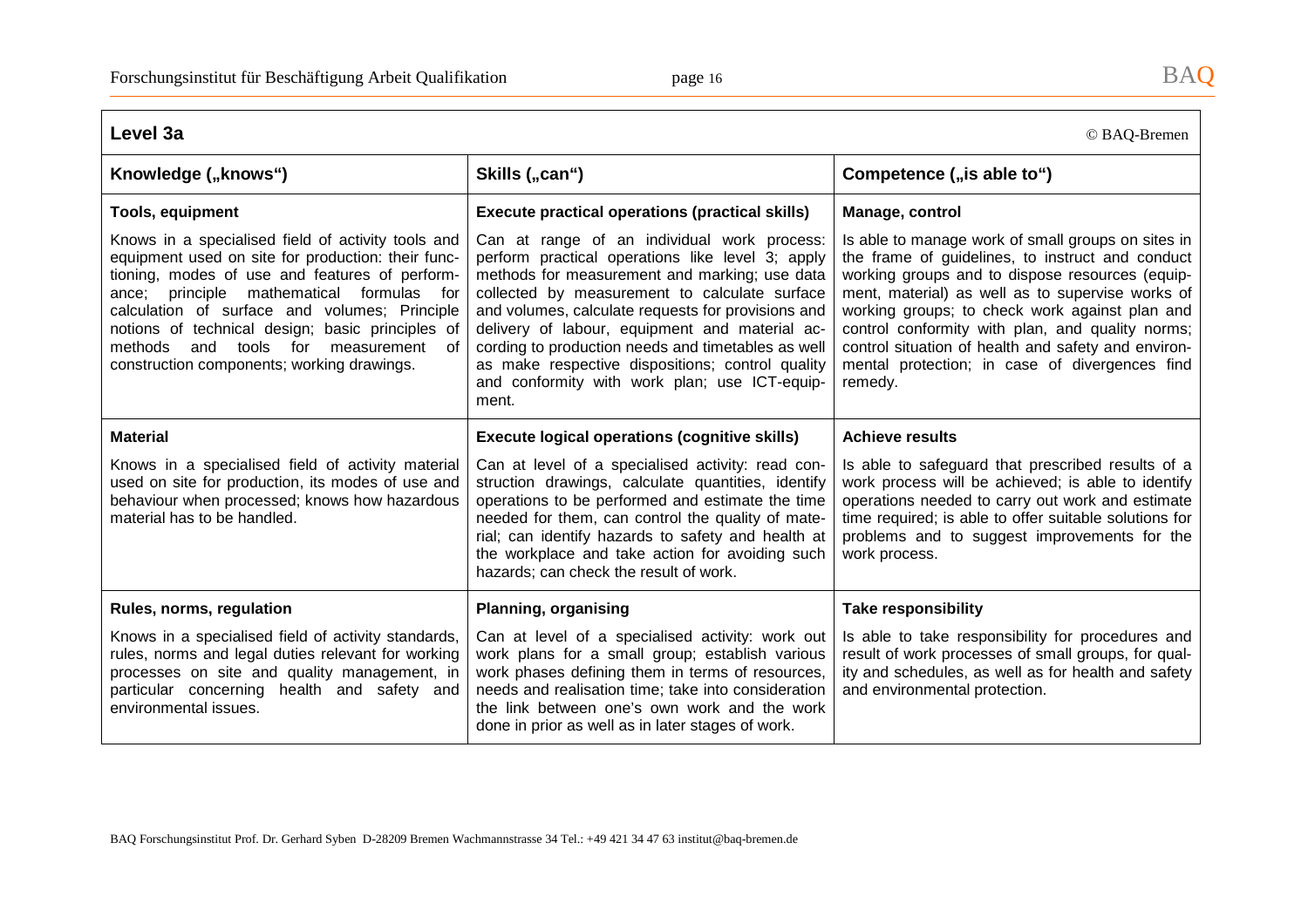| Knowledge ("knows")                                                                                                                                                                                                                                                                                                                                                                                                                                                                | Skills ("can")                                                                                                                                                                                                                                                                                                                                                                                                                                                                                                                                                                                                                                                                                                                                              | Competence ("is able to")                                                                                                                                                                                                                                                                                                                       |
|------------------------------------------------------------------------------------------------------------------------------------------------------------------------------------------------------------------------------------------------------------------------------------------------------------------------------------------------------------------------------------------------------------------------------------------------------------------------------------|-------------------------------------------------------------------------------------------------------------------------------------------------------------------------------------------------------------------------------------------------------------------------------------------------------------------------------------------------------------------------------------------------------------------------------------------------------------------------------------------------------------------------------------------------------------------------------------------------------------------------------------------------------------------------------------------------------------------------------------------------------------|-------------------------------------------------------------------------------------------------------------------------------------------------------------------------------------------------------------------------------------------------------------------------------------------------------------------------------------------------|
| <b>Procedures</b>                                                                                                                                                                                                                                                                                                                                                                                                                                                                  | Communicate                                                                                                                                                                                                                                                                                                                                                                                                                                                                                                                                                                                                                                                                                                                                                 |                                                                                                                                                                                                                                                                                                                                                 |
| Knows in a specialised field of activity function of<br>component subject to own work in the frame of<br>overall construction; procedures of transformation<br>of plans into work processes, control working<br>quality<br>control,<br>measurement,<br>processes,<br>management of working processes<br>(labour,<br>equipment, material) including timetables.                                                                                                                     | Can at range of a specialised activity: give to and<br>receive from other actors involved in the work<br>process information necessary to perform the<br>work, document procedures and results of the<br>work process on site; report production data to<br>superiors.                                                                                                                                                                                                                                                                                                                                                                                                                                                                                      |                                                                                                                                                                                                                                                                                                                                                 |
| Frame of action, actors, interfaces                                                                                                                                                                                                                                                                                                                                                                                                                                                |                                                                                                                                                                                                                                                                                                                                                                                                                                                                                                                                                                                                                                                                                                                                                             |                                                                                                                                                                                                                                                                                                                                                 |
| Knows in a specialised field of activity responsibili-<br>ties, roles, competence, rights, duties and way of<br>work of other actors involved in working processes<br>on site.                                                                                                                                                                                                                                                                                                     |                                                                                                                                                                                                                                                                                                                                                                                                                                                                                                                                                                                                                                                                                                                                                             |                                                                                                                                                                                                                                                                                                                                                 |
| Level 3                                                                                                                                                                                                                                                                                                                                                                                                                                                                            |                                                                                                                                                                                                                                                                                                                                                                                                                                                                                                                                                                                                                                                                                                                                                             | ©-BAQ-Bremen                                                                                                                                                                                                                                                                                                                                    |
| Knowledge ("knows")                                                                                                                                                                                                                                                                                                                                                                                                                                                                | Skills ("can")                                                                                                                                                                                                                                                                                                                                                                                                                                                                                                                                                                                                                                                                                                                                              | Competence ("is able to")                                                                                                                                                                                                                                                                                                                       |
| <b>Tools, equipment</b>                                                                                                                                                                                                                                                                                                                                                                                                                                                            | <b>Execute practical operations (practical skills)</b>                                                                                                                                                                                                                                                                                                                                                                                                                                                                                                                                                                                                                                                                                                      | Manage, control                                                                                                                                                                                                                                                                                                                                 |
| Knows in a specialised field of activity tools and<br>equipment used on site for production: their func-<br>tioning, modes of use and features of perform-<br>ance; modes of maintenance, transportation and<br>preserving; principle mathematical formulas for<br>calculation of surface and volumes; Principle<br>notions of technical design; knows basic principles<br>of methods and tools for measurement of<br>construction<br>components;<br>working<br>knows<br>drawings. | Can perform one or more of the following tasks in<br>a specialised manner and without detailed instruc-<br>tion and has basic skills in the others, including<br>measurement, calculation of surface and volumes;<br>controlling of quality and conformity with work plan<br>and use of ICT-equipment: earthworks, protecting<br>and insulating construction elements, laying pipes,<br>conduits and sewers, structural elements of bricks,<br>reinforced concrete, prefabricated elements, gyp-<br>sum plaster and wood, roof structures made of<br>wood, applying plaster, jointless flooring, tiling,<br>building traffic routes (roads, tracks, waterways);<br>can conduct machinery (plant) on sites; can sur-<br>vey and level construction elements. | Is able to manage own work on sites in the frame<br>of guidelines, to dispose material needed to check<br>work against plan and control conformity with plan<br>and quality norms; to take at the work place the<br>situation of health and safety and environmental<br>protection into consideration, in case of diver-<br>gences find remedy. |

BAQ Forschungsinstitut Prof. Dr. Gerhard Syben D-28209 Bremen Wachmannstrasse 34 Tel.: +49 421 34 47 63 institut@baq-bremen.de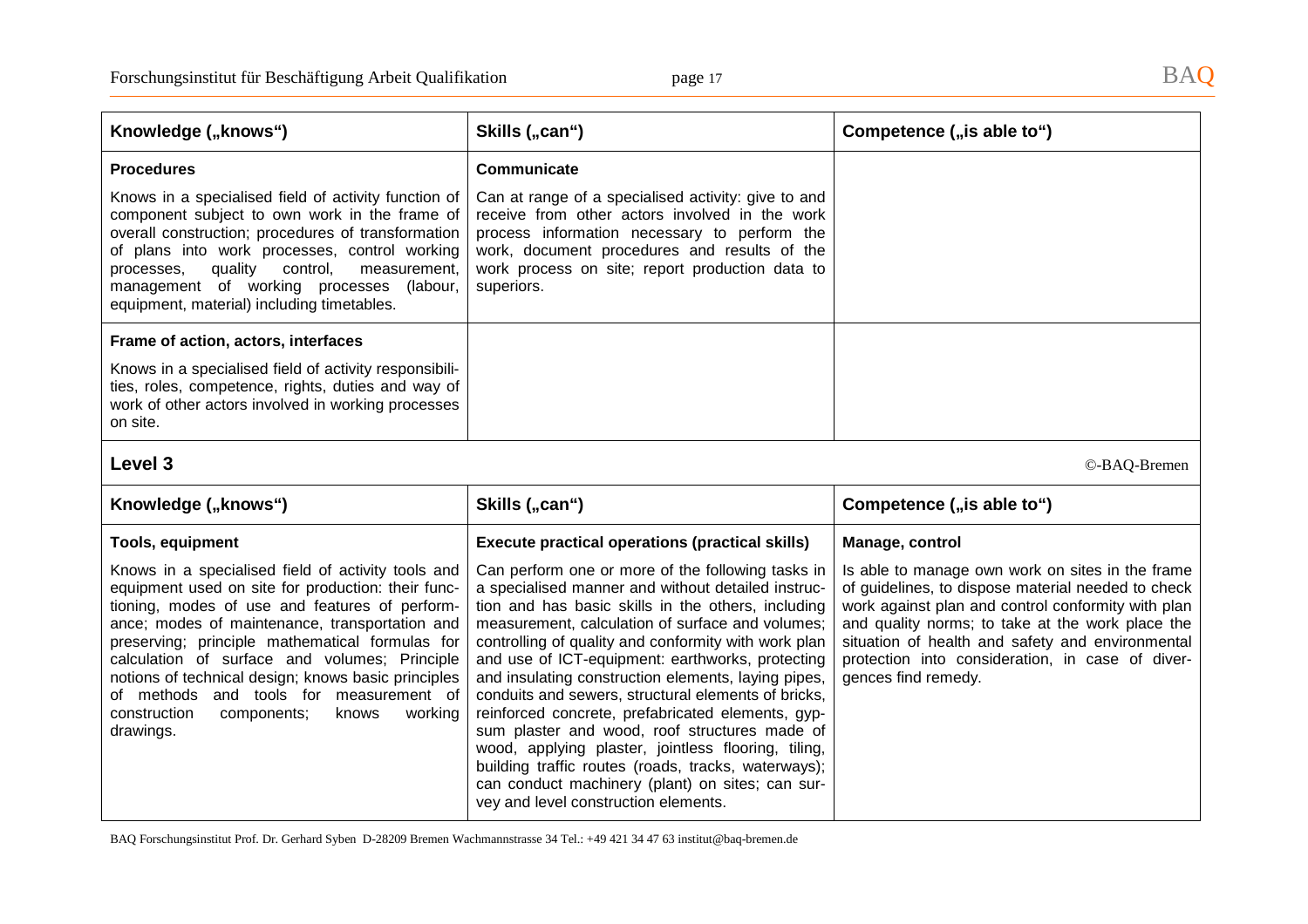| Knowledge ("knows")                                                                                                                                                                                                                                                                                                                                        | Skills ("can")                                                                                                                                                                                                                                                                                                                                                       | Competence ("is able to")                                                                                                                                                                                                  |
|------------------------------------------------------------------------------------------------------------------------------------------------------------------------------------------------------------------------------------------------------------------------------------------------------------------------------------------------------------|----------------------------------------------------------------------------------------------------------------------------------------------------------------------------------------------------------------------------------------------------------------------------------------------------------------------------------------------------------------------|----------------------------------------------------------------------------------------------------------------------------------------------------------------------------------------------------------------------------|
| <b>Material</b>                                                                                                                                                                                                                                                                                                                                            | <b>Execute logical operations (cognitive skills)</b>                                                                                                                                                                                                                                                                                                                 | <b>Achieve results</b>                                                                                                                                                                                                     |
| Knows in a specialised field of activity material<br>used on site for production, its modes of use and<br>behaviour when processed; knows how hazardous<br>material has to be handled.                                                                                                                                                                     | Can at level of a specialised activity: read con-<br>struction drawings, calculate quantities, identify<br>operations to be performed and estimate the time<br>needed for them, can control the quality of mate-<br>rial, can identify hazards to safety and health at<br>the workplace, and take action for avoiding such<br>hazards; can check the result of work. | Is able to safeguard that prescribed results of his<br>work will be achieved; is able to identify operations<br>needed to carry out work and estimate time re-<br>quired; to suggest improvements for the work<br>process. |
| Rules, norms, regulation                                                                                                                                                                                                                                                                                                                                   | <b>Planning, organising</b>                                                                                                                                                                                                                                                                                                                                          | <b>Take responsibility</b>                                                                                                                                                                                                 |
| Knows in a specialised field of activity standards,<br>rules, norms and legal duties relevant for produc-<br>tion on site and quality management, in particular<br>concerning health and safety and environmental<br>issues.                                                                                                                               | Can at level of a specialised activity: work out<br>work plans for his own work; define resources<br>needed<br>and<br>realisation<br>time; take<br>into<br>consideration the link between one's own work<br>and the work done in prior as well as in later<br>stages of work.                                                                                        | Is able to take responsibility for procedures and<br>result of his work, for quality and schedules, as<br>well as for his own health and safety and that of<br>others and of environmental protection.                     |
| <b>Procedures</b>                                                                                                                                                                                                                                                                                                                                          | Communicate                                                                                                                                                                                                                                                                                                                                                          |                                                                                                                                                                                                                            |
| Knows in a specialised field of activity function of<br>component subject to own work in the frame of<br>overall construction; procedures of transformation<br>of plans into work processes, control working<br>quality<br>control,<br>measurement,<br>processes.<br>management of working processes (labour,<br>equipment, material) including timetables | Can at range of a specialised activity: give to and<br>receive from other actors involved in the work<br>process information necessary to perform the<br>work, in particular understand job orders, docu-<br>ment procedures and results of his work; report<br>production data to superiors.                                                                        |                                                                                                                                                                                                                            |
| Frame of action, actors, interfaces                                                                                                                                                                                                                                                                                                                        |                                                                                                                                                                                                                                                                                                                                                                      |                                                                                                                                                                                                                            |
| Knows in a specialised field of activity responsibili-<br>ties, roles, competence, rights, duties and way of<br>work of other actors involved in working processes<br>on site.                                                                                                                                                                             |                                                                                                                                                                                                                                                                                                                                                                      |                                                                                                                                                                                                                            |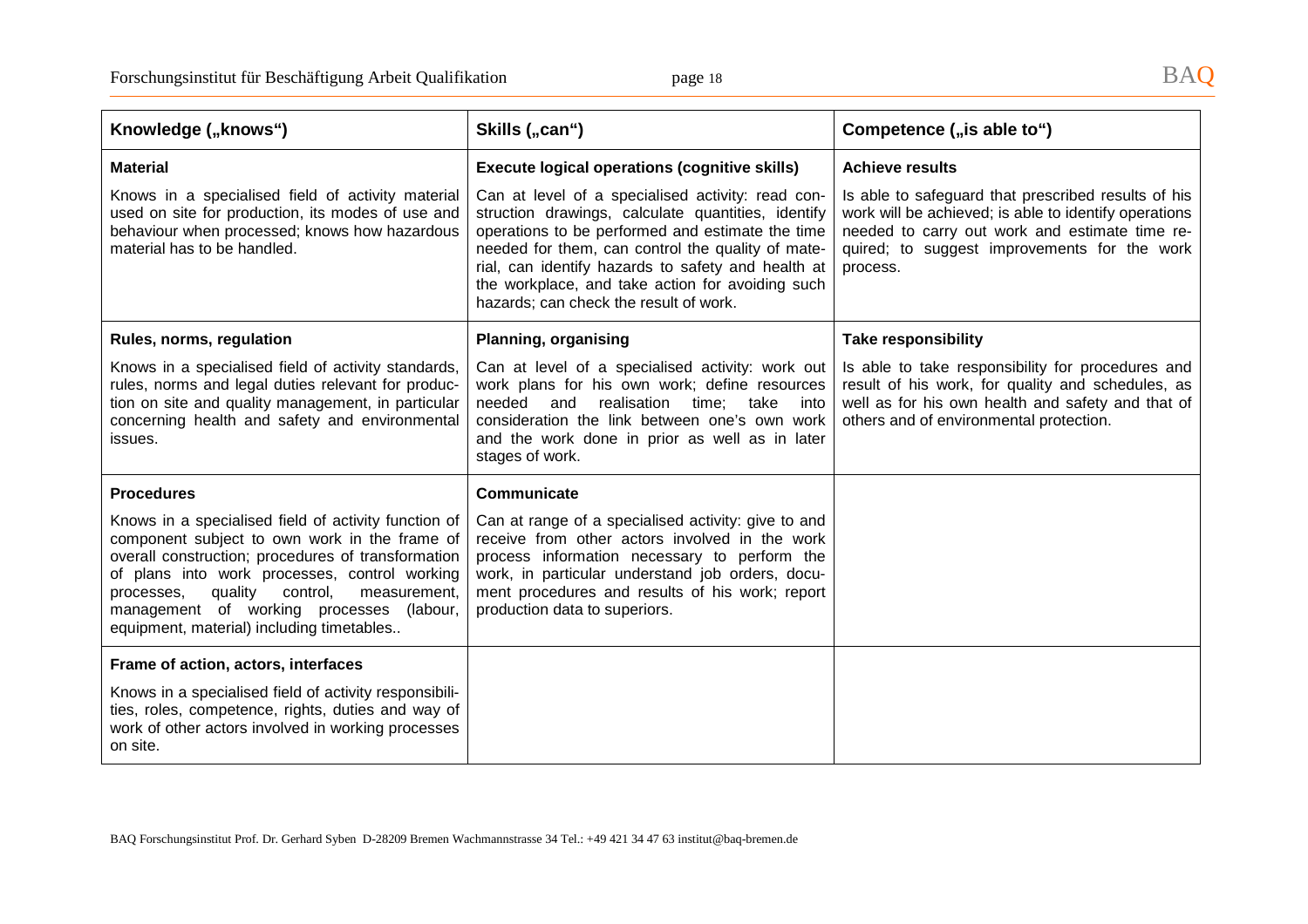| Level <sub>2</sub><br>© BAQ-Bremen                                                                                                                                                                                           |                                                                                                                                                                                                                                                                                                                                                                                                                                                                                                                                                                                                                              |                                                                                                                                                                                                                                                   |
|------------------------------------------------------------------------------------------------------------------------------------------------------------------------------------------------------------------------------|------------------------------------------------------------------------------------------------------------------------------------------------------------------------------------------------------------------------------------------------------------------------------------------------------------------------------------------------------------------------------------------------------------------------------------------------------------------------------------------------------------------------------------------------------------------------------------------------------------------------------|---------------------------------------------------------------------------------------------------------------------------------------------------------------------------------------------------------------------------------------------------|
| Knowledge ("knows")                                                                                                                                                                                                          | Skills ("can")                                                                                                                                                                                                                                                                                                                                                                                                                                                                                                                                                                                                               | Competence ("is able to")                                                                                                                                                                                                                         |
| <b>Tools, equipment</b>                                                                                                                                                                                                      | <b>Execute practical operations (practical skills)</b>                                                                                                                                                                                                                                                                                                                                                                                                                                                                                                                                                                       | Manage, control                                                                                                                                                                                                                                   |
| Knows in a specialised field of activity tools and<br>equipment used on site for production: their func-<br>tioning, modes of use and features of perform-<br>ance.                                                          | Can perform one of the following tasks in a spe-<br>cialised manner and without detailed instruction,<br>including controlling of quality and conformity with<br>work plan: earthworks, protecting and insulating<br>construction elements, laying pipes, conduits and<br>sewers, structural elements of bricks, reinforced<br>concrete, prefabricated elements, gypsum plaster<br>and wood, roof structures made of wood, applying<br>plaster, jointless flooring, tiling, building traffic<br>routes (roads, tracks, waterways); can conduct<br>machinery (plant) on sites; can survey and level<br>construction elements. | Is able to manage own work on sites under<br>general supervision with autonomy in detail; to<br>control conformity with plan; to take at the work<br>place the situation of health and safety and<br>environmental protection into consideration. |
| <b>Material</b>                                                                                                                                                                                                              | <b>Execute logical operations (cognitive skills)</b>                                                                                                                                                                                                                                                                                                                                                                                                                                                                                                                                                                         | <b>Achieve results</b>                                                                                                                                                                                                                            |
| Knows in a specialised field of activity material<br>used on site for production, its modes of use and<br>behaviour when processed; knows how hazardous<br>material has to be handled.                                       | Can at level of a specialised activity according to<br>instructions: identify operations to be performed;<br>control the quality of material; can identify hazards<br>to safety and health at the workplace, and take<br>action for avoiding such hazards; can check the<br>result of work.                                                                                                                                                                                                                                                                                                                                  | Is able to safeguard that prescribed results of his<br>work will be achieved.                                                                                                                                                                     |
| Rules, norms, regulation                                                                                                                                                                                                     | <b>Planning, organising</b>                                                                                                                                                                                                                                                                                                                                                                                                                                                                                                                                                                                                  | <b>Take responsibility</b>                                                                                                                                                                                                                        |
| Knows in a specialised field of activity standards,<br>rules, norms and legal duties relevant for produc-<br>tion on site and quality management, in particular<br>concerning health and safety and environmental<br>issues. | Can at level of a specialised activity: reflect how to<br>work on work orders given; estimate if resources<br>and realisation time needed differ from work pro-<br>grammes.                                                                                                                                                                                                                                                                                                                                                                                                                                                  | Is able to take responsibility for conformity and<br>quality result of his work, as well as for his own<br>health and safety and that of others and of envi-<br>ronmental protection.                                                             |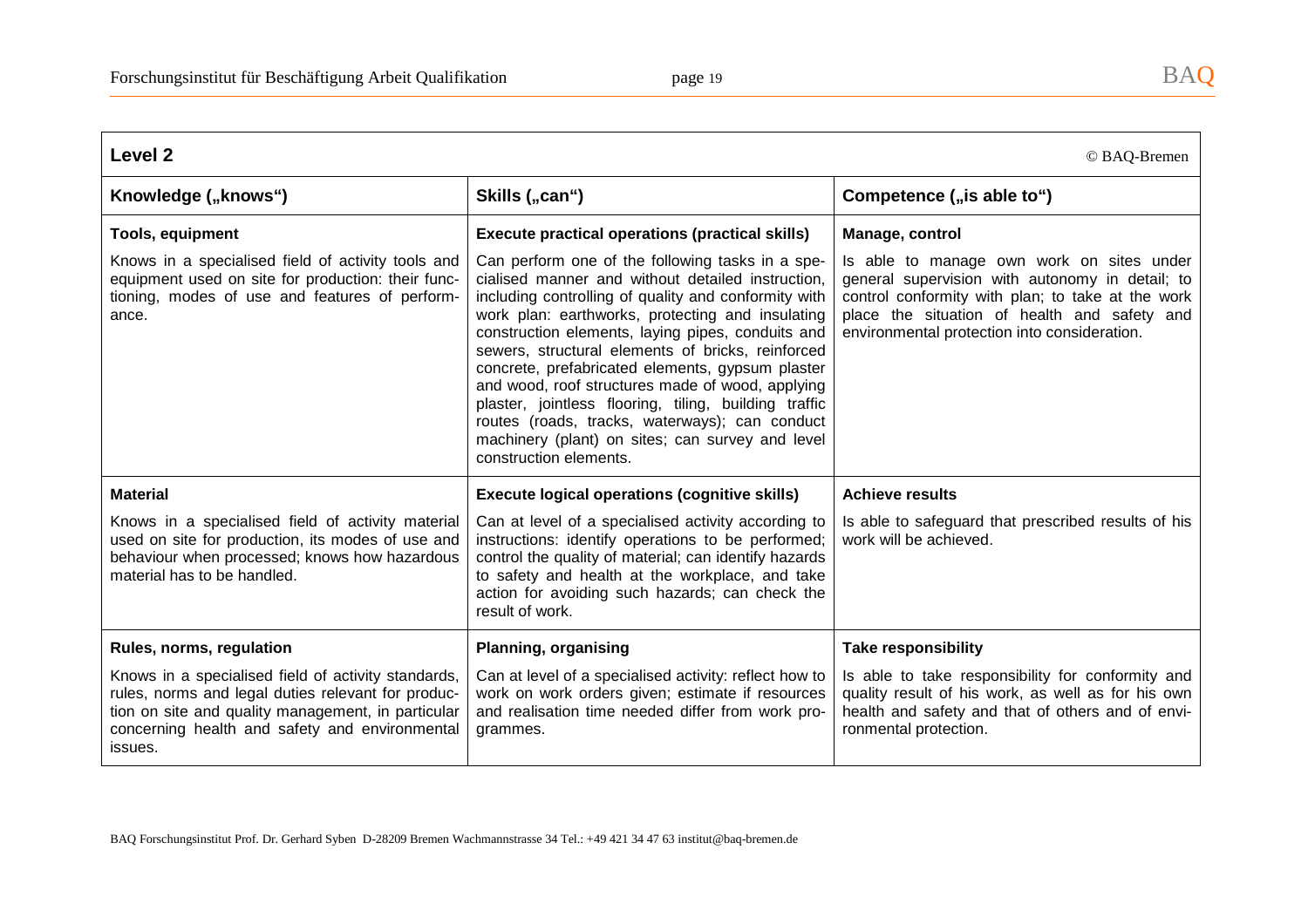| Knowledge ("knows")                                                                                                                                                            | Skills ("can")                                                                                                                                                                                                                                                                           | Competence ("is able to")                                                                                                                                                     |
|--------------------------------------------------------------------------------------------------------------------------------------------------------------------------------|------------------------------------------------------------------------------------------------------------------------------------------------------------------------------------------------------------------------------------------------------------------------------------------|-------------------------------------------------------------------------------------------------------------------------------------------------------------------------------|
| <b>Procedures</b>                                                                                                                                                              | Communicate                                                                                                                                                                                                                                                                              |                                                                                                                                                                               |
| Knows in a specialised field of activity procedures<br>of working processes, control working processes,<br>quality control.                                                    | Can at range of a specialised activity: give to and<br>receive from other actors, involved in the work<br>process, information necessary to perform the<br>work, in particular understand job orders; docu-<br>ment procedures and results of his work; commu-<br>nicate with superiors. |                                                                                                                                                                               |
| Frame of action, actors, interfaces                                                                                                                                            |                                                                                                                                                                                                                                                                                          |                                                                                                                                                                               |
| Knows in a specialised field of activity responsibili-<br>ties, roles, competence, rights, duties and way of<br>work of other actors involved in working processes<br>on site. |                                                                                                                                                                                                                                                                                          |                                                                                                                                                                               |
| Level 1                                                                                                                                                                        |                                                                                                                                                                                                                                                                                          | © BAQ-Bremen                                                                                                                                                                  |
| <b>Tools, equipment</b>                                                                                                                                                        | <b>Execute practical operations (practical skills)</b>                                                                                                                                                                                                                                   | <b>Manage control</b>                                                                                                                                                         |
| Knows in a specialised field of activity modes of<br>use of some tools and equipment used on site for<br>production.                                                           | Can assist the workers who have been assigned<br>with construction operations.                                                                                                                                                                                                           | Is able to manage own work on sites under<br>supervision; to take at the work place the situation<br>of health and safety and environmental protection<br>into consideration. |
| <b>Material</b>                                                                                                                                                                | <b>Execute logical operations (cognitive skills)</b>                                                                                                                                                                                                                                     | <b>Achieve results</b>                                                                                                                                                        |
| Knows in a specialised field of activity material<br>used on site for production; knows basic principles<br>of how to handle hazardous material.                               | Can understand orders and carry out work at the<br>work place as instructed and in compliance with<br>safety regulations; can take care of his own health<br>and safety.                                                                                                                 | Is able to safeguard that prescribed results of work<br>will be achieved.                                                                                                     |